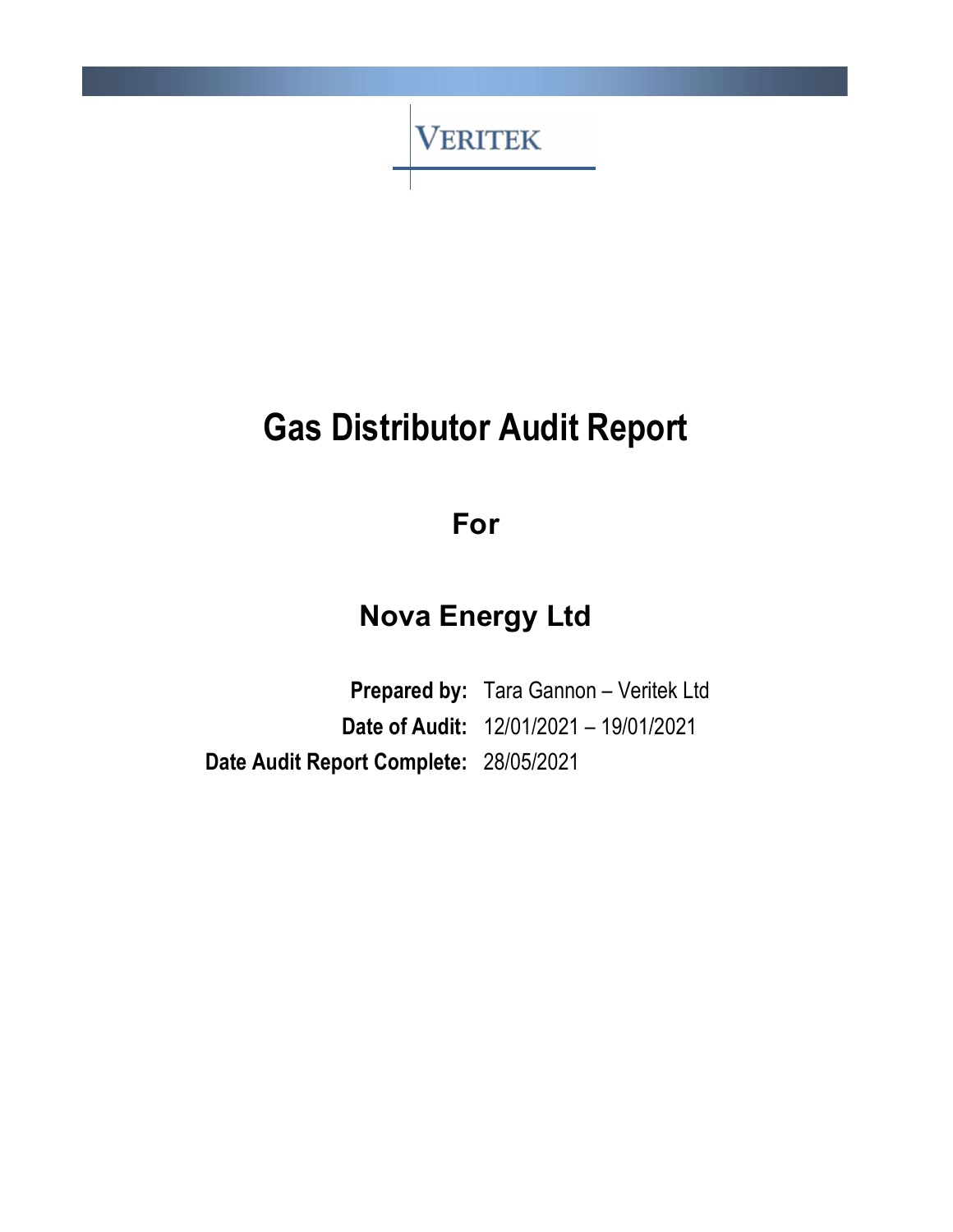### Executive Summary

This Performance Audit was conducted at the request of the Gas Industry Company (GIC) in accordance with Rule 88 of the Gas (Switching Arrangements) Rules 2008 in effect from 14 September 2015.

The purpose of this audit is to assess the systems, processes, and performance of Nova Energy Ltd (Nova) in terms of compliance with these rules.

The audit was conducted in accordance with terms of reference prepared by GIC.

Nova uses their CMMS (Computerised Maintenance Management System) to store distributor and meter owner information. Not all distributor maintained fields on the registry are recorded in CMMS. This means that full validation of Nova's records against the registry cannot be easily completed for all fields.

I viewed changes in the CMMS test system which will add the fields recorded on the registry which are not currently recorded in CMMS. Once the new fields are live and data in all CMMS fields recorded on the registry has been populated and cleansed, Nova intends to create an extract to produce gas registry updates which will manually be transferred to the registry. These changes are expected to be material, and Nova is expected to undergo a major change audit before the changes are implemented.

Daily validation between CMMS and the registry is currently in place for selected distributor maintained fields, and I recommend this is expanded to include all distributor maintained fields (including pricing and addresses) once they have been added to CMMS.

The summary of report findings in the table below shows that Nova's control environment is "effective" for 11 of the areas evaluated, "adequate" for two and "not adequate" for registry validation. Breach allegations are made in relation to these and are summarised below:

- five ICPs had incorrect pressures recorded on the gas registry, which were updated during the audit,
- ICP 0000073192NA6D6 has load shedding category 4 assigned, but is expected to consume over 10,000 GJ per annum and does not meet the requirements for load shedding category 4,
- ICP 0000071521NA7E5 had an incorrect MHQ recorded on the registry and was updated during the audit,
- 29 ICPs had addresses which were not readily locatable, and were corrected during the audit,
- 24 ICPs had duplicate addresses recorded of which ten were updated to be unique during the audit, and the other 14 ICPs genuinely have more than one meter in the same location and are distinguished by their meter number, and
- network pressure corrections for 0000073200NAAB7, 0000073220NA7E2, 0000073162NA6C1, 0001549724NA7EB and 0000073584NA1F5 were not made as soon as practicable; the delayed corrections did not result in errors outside the allowable thresholds in NZS 5259.

I recommend Nova:

- complete a major change audit prior to automation of the registry update process,
- check load shedding categories for reasonableness when changes are requested, and at least quarterly - any exceptions should be followed up with Nova's retail team,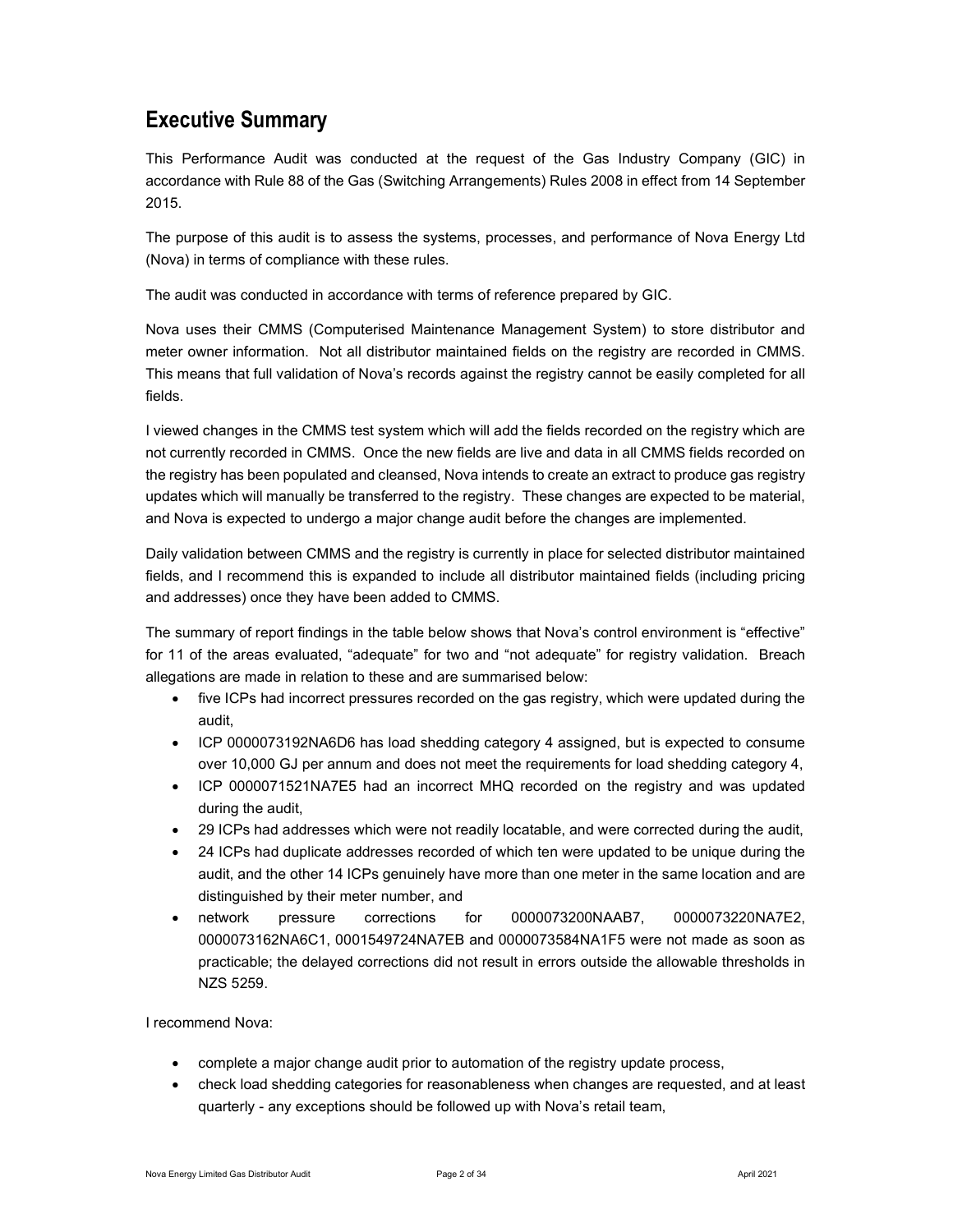- expand the daily discrepancy report to include discrepancies between CMMS and the registry for all distributor-maintained fields, once these fields are live in CMMS,
- until the daily discrepancy report is expanded to include all fields and daily discrepancies are consistently resolved, the monthly distributor registry report should be compared to CMMS with any discrepancies resolved by 4pm on the 15th business day of the month, and
- once the registry update process is partially automated (i.e., updates are no longer individually processed through the web interface), review acknowledgement files to confirm that the updates have been processed successfully.

The matters raised are shown in the tables below.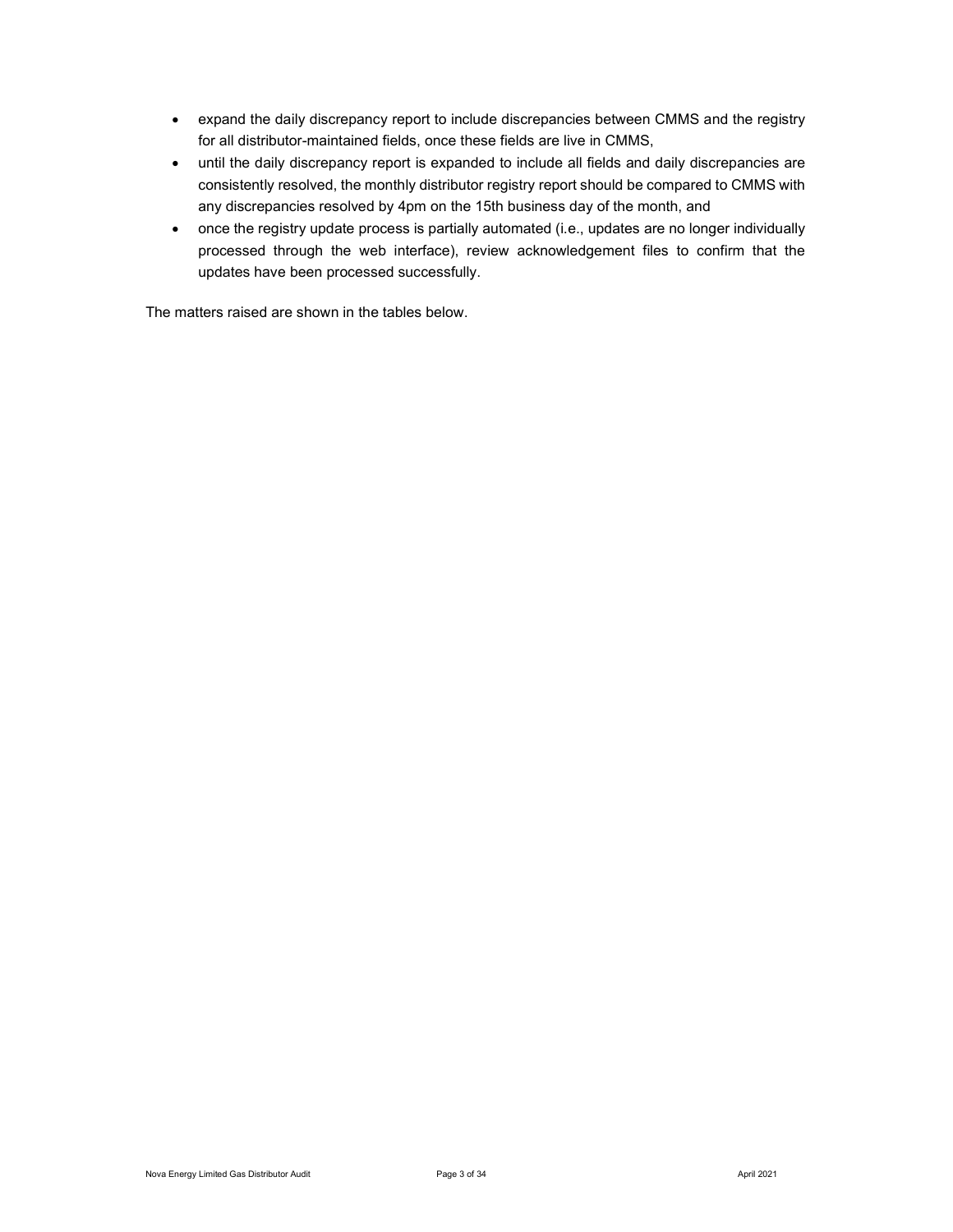| <b>Summary of Report Findings</b> |  |  |  |
|-----------------------------------|--|--|--|
|-----------------------------------|--|--|--|

| <b>Issue</b>           | <b>Section</b> | <b>Control Rating</b><br>(Refer to Appendix 1 for<br>definitions) | Compliance<br>Rating | <b>Comments</b>                                                                                                                                                                                                                                            |
|------------------------|----------------|-------------------------------------------------------------------|----------------------|------------------------------------------------------------------------------------------------------------------------------------------------------------------------------------------------------------------------------------------------------------|
| General obligations    | 2              | Effective                                                         | Compliant            | Nova's participant information is correct. There were no examples of unreasonable<br>actions or improper use of the registry.                                                                                                                              |
| New connections        | 3              | Effective                                                         | Compliant            | New connection updates were on time and accurate.                                                                                                                                                                                                          |
| Network pressure       | 4.1            | Adequate                                                          | Not compliant        | Five ICPs had incorrect pressures recorded on the gas registry, which were updated<br>during the audit.<br>23 ICPs were found to have incorrect network pressures during the previous audit,<br>and were updated during this audit.                        |
| ICP altitude           | 4.2            | Effective                                                         | Compliant            | ICP altitude is correct.                                                                                                                                                                                                                                   |
| Gas gate               | 4.3            | Effective                                                         | Compliant            | Gas gate information is correct.                                                                                                                                                                                                                           |
| Load shedding category | 4.4            | Adequate                                                          | Not compliant        | ICP 0000073192NA6D6 has load shedding category 4 assigned, but is expected to<br>consume over 10,000 GJ per annum and does not meet the requirements for load<br>shedding category 4. Additional validation of load shedding categories is<br>recommended. |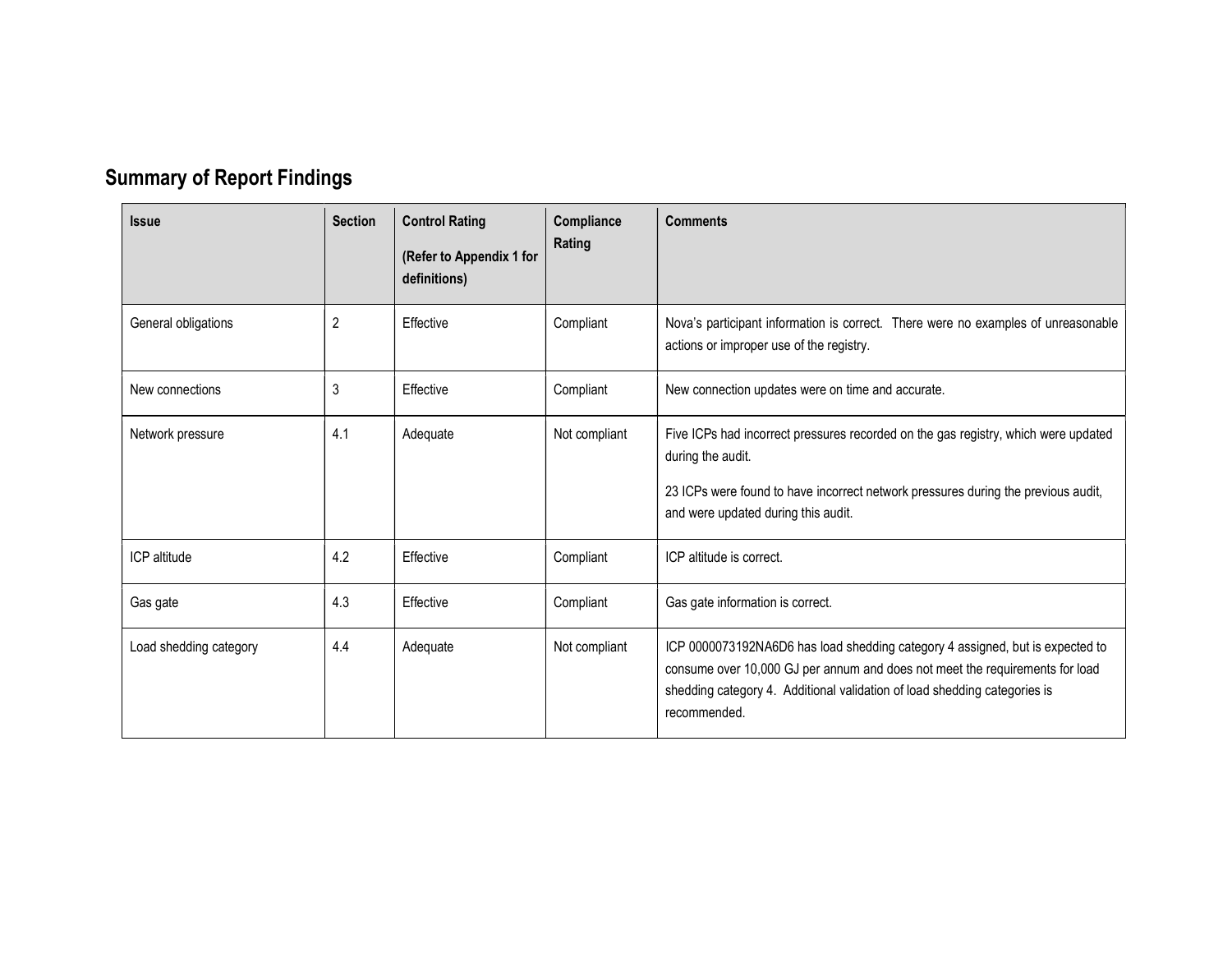| <b>Issue</b>               | <b>Section</b> | <b>Control Rating</b><br>(Refer to Appendix 1 for<br>definitions) | Compliance<br>Rating | <b>Comments</b>                                                                                                                                                                                                                                                                                                                                                                                                                                                                                                               |
|----------------------------|----------------|-------------------------------------------------------------------|----------------------|-------------------------------------------------------------------------------------------------------------------------------------------------------------------------------------------------------------------------------------------------------------------------------------------------------------------------------------------------------------------------------------------------------------------------------------------------------------------------------------------------------------------------------|
| Maximum hourly quantity    | 4.5            | Effective                                                         | Not compliant        | This field is not used to determine network charges and is not required to be<br>populated.<br>One ICP had an incorrect MHQ recorded on the gas registry, which was updated<br>during the audit.                                                                                                                                                                                                                                                                                                                              |
| Physical address           | 4.6            | Effective                                                         | Not compliant        | Addresses for all ICPs created during the audit period are unique and readily<br>locatable, indicating that the current controls are effective.<br>Some issues exist for historic addresses:<br>29 ICPs had addresses which were not readily locatable, and were corrected during<br>the audit.<br>24 ICPs had duplicate addresses recorded. Ten were updated to be unique during<br>the audit, and the other 14 ICPs genuinely have more than one meter in the same<br>location and are distinguished by their meter number. |
| Decommissioned status      | 4.7            | Effective                                                         | Compliant            |                                                                                                                                                                                                                                                                                                                                                                                                                                                                                                                               |
| <b>Connection statuses</b> | 4.8            | Effective                                                         | Compliant            |                                                                                                                                                                                                                                                                                                                                                                                                                                                                                                                               |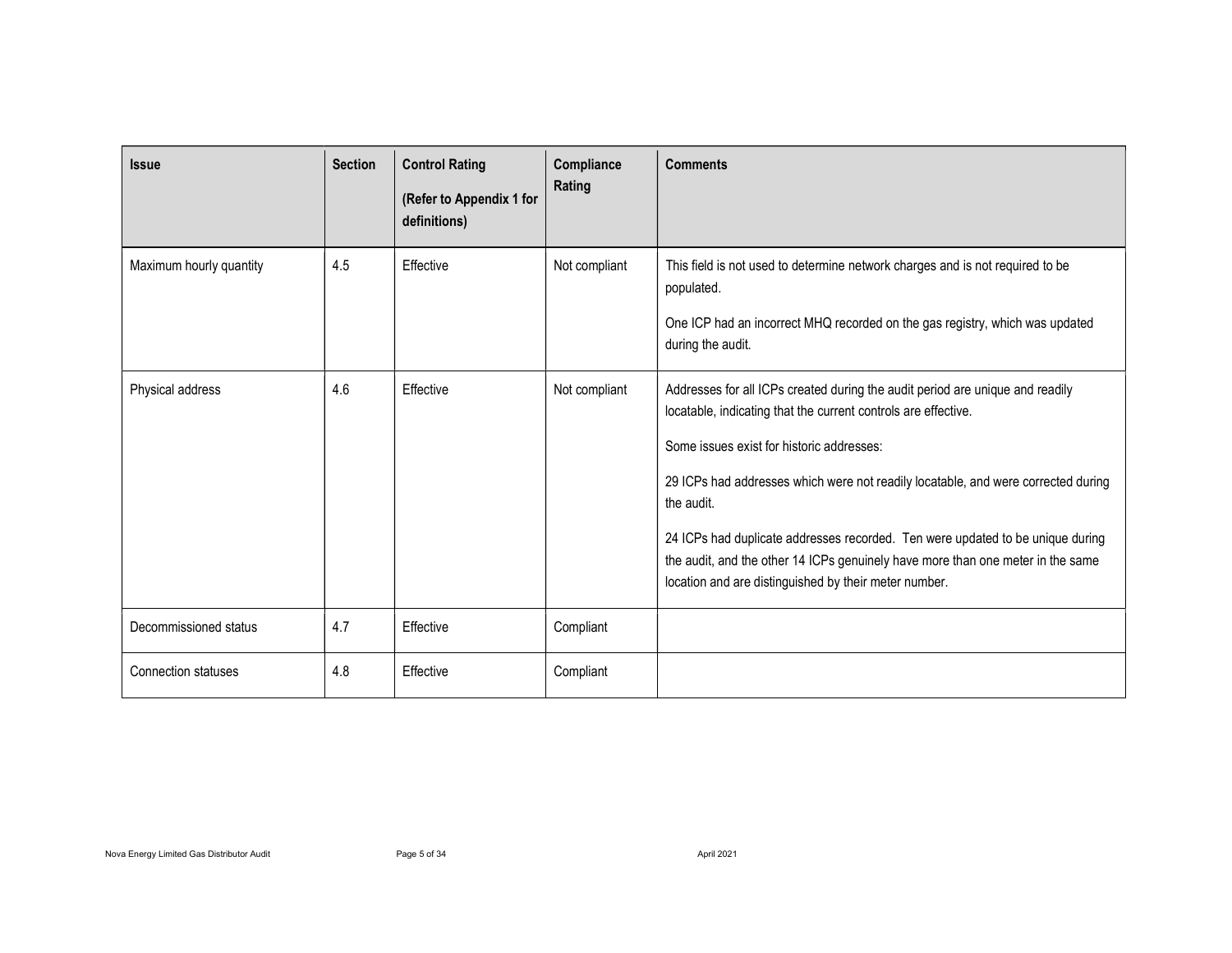| <b>Issue</b>                                  | <b>Section</b> | <b>Control Rating</b><br>(Refer to Appendix 1 for<br>definitions) | Compliance<br>Rating      | <b>Comments</b>                                                                                                                                                                                                                                                                                                                                                                                                                                                                                                                                                                                                                                           |
|-----------------------------------------------|----------------|-------------------------------------------------------------------|---------------------------|-----------------------------------------------------------------------------------------------------------------------------------------------------------------------------------------------------------------------------------------------------------------------------------------------------------------------------------------------------------------------------------------------------------------------------------------------------------------------------------------------------------------------------------------------------------------------------------------------------------------------------------------------------------|
| Registry validation and correction            | 4.9            | Not adequate                                                      | Not compliant             | Not all registry fields are held in CMMS or periodically validated.<br>I viewed changes in the CMMS test system which will add the fields recorded on the<br>registry which are not currently recorded in CMMS. Once the new fields are live, and<br>data in all CMMS fields recorded on the registry has been populated and cleansed,<br>Nova intends to create an extract to produce gas registry updates which will manually<br>be transferred to the registry. I recommend that the discrepancy reporting is enhanced<br>to include all distributor maintained fields.<br>Once these changes are complete, the controls are expected to be effective. |
| Creation and decommissioning of<br>gas gates  | 5              | No examples of changes                                            | No examples of<br>changes |                                                                                                                                                                                                                                                                                                                                                                                                                                                                                                                                                                                                                                                           |
| Management of network price<br>category codes | 6              | Effective                                                         | Compliant                 |                                                                                                                                                                                                                                                                                                                                                                                                                                                                                                                                                                                                                                                           |
| Management of loss factor codes               | 7              | Effective                                                         | Compliant                 |                                                                                                                                                                                                                                                                                                                                                                                                                                                                                                                                                                                                                                                           |
| Disclosure on application                     | 8              | Effective                                                         | Compliant                 |                                                                                                                                                                                                                                                                                                                                                                                                                                                                                                                                                                                                                                                           |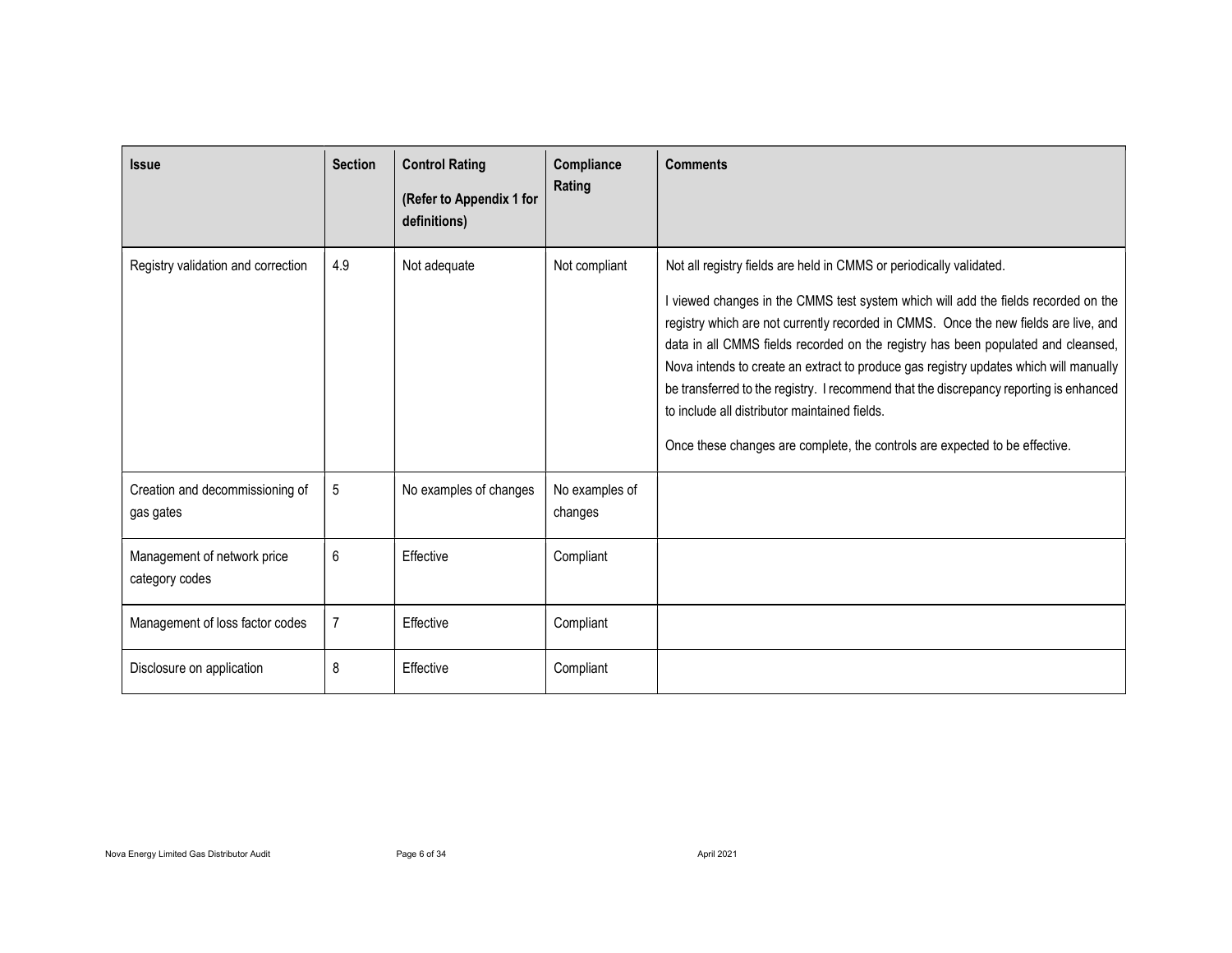# Persons Involved in This Audit

Auditor:

#### Tara Gannon Veritek Limited

Nova personnel assisting in this audit were.

| Name           | Title                             |
|----------------|-----------------------------------|
| Craig Muirhead | Health, Safety & Pipeline Manager |
| Helena Vimmars | Operations Technician             |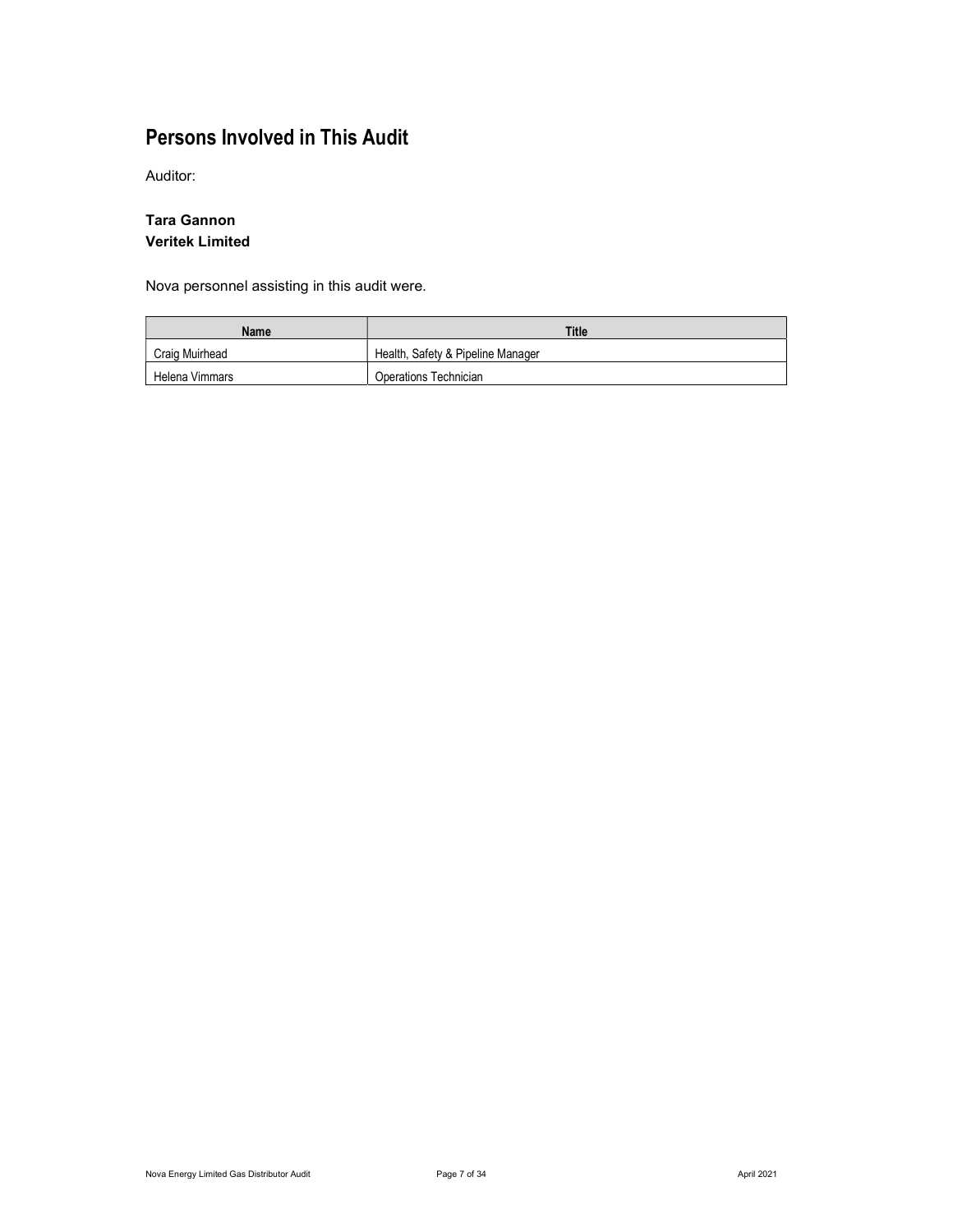# **Contents**

|                                   | <b>Executive Summary</b>                                         | 2  |  |  |
|-----------------------------------|------------------------------------------------------------------|----|--|--|
| <b>Summary of Report Findings</b> |                                                                  |    |  |  |
|                                   | Persons Involved in This Audit                                   | 7  |  |  |
| <b>Contents</b>                   |                                                                  | 8  |  |  |
| 1.                                | Pre-Audit and Operational Infrastructure Information             | 10 |  |  |
| 1.1                               | Scope of Audit                                                   | 10 |  |  |
| 1.2                               | Audit Approach                                                   | 10 |  |  |
| 1.3                               | General Compliance                                               | 11 |  |  |
| 1.4                               | Provision of Information to the Auditor (Rule 91)                | 11 |  |  |
| 1.5                               | <b>Breach allegations</b>                                        | 11 |  |  |
| 1.6                               | Draft Audit Report Comments                                      | 12 |  |  |
| 1.7                               | Gas Gate and ICP Data                                            | 13 |  |  |
| 1.8                               | ICP data                                                         | 13 |  |  |
| 2.                                | <b>General obligations</b>                                       | 15 |  |  |
| 2.1                               | Participant registration information (Rules 7 and 10)            | 15 |  |  |
| 2.2                               | Obligation to act reasonably (Rule 34)                           | 15 |  |  |
| 2.3                               | Obligation to use registry software competently (Rule 35)        | 15 |  |  |
| 3.                                | <b>New connections</b>                                           | 16 |  |  |
| 3.1                               | ICP creation (Rules 5.2, 43.1 and 43.2)                          | 16 |  |  |
| 3.2                               | ICP assignment (Rule 51.1, 51.2, 51.3, 53.1 and 53.4)            | 17 |  |  |
| 4.                                | Registry information management (Rule 58.1 and 58.2)             | 19 |  |  |
| 4.1                               | Network pressure                                                 | 20 |  |  |
| 4.2                               | ICP altitude                                                     | 21 |  |  |
| 4.3                               | Gas gate                                                         | 22 |  |  |
| 4.4                               | Load shedding category                                           | 22 |  |  |
| 4.5                               | Maximum hourly quantity                                          | 24 |  |  |
| 4.6                               | Physical address                                                 | 25 |  |  |
| 4.7                               | Decommissioned status (Rules 59.11 and 59.12)                    | 26 |  |  |
| 4.8                               | Connection statuses (Rule 60)                                    | 26 |  |  |
| 4.9                               | Registry validation and correction (Rules 61.1 and 62)           | 27 |  |  |
| 5.                                | Creation and decommissioning of a gas gate (Rule 45.1 and 45.2)  | 30 |  |  |
| 6.                                | Management of network price category codes (Rule 46)             | 30 |  |  |
| 7.                                | <b>Management of loss factor codes</b>                           | 30 |  |  |
| 7.1                               | Distributors to determine loss factor codes (Rule 47.1 and 47.2) | 30 |  |  |
| 7.2                               | The addition or deletion of loss factor codes (Rule 48)          | 30 |  |  |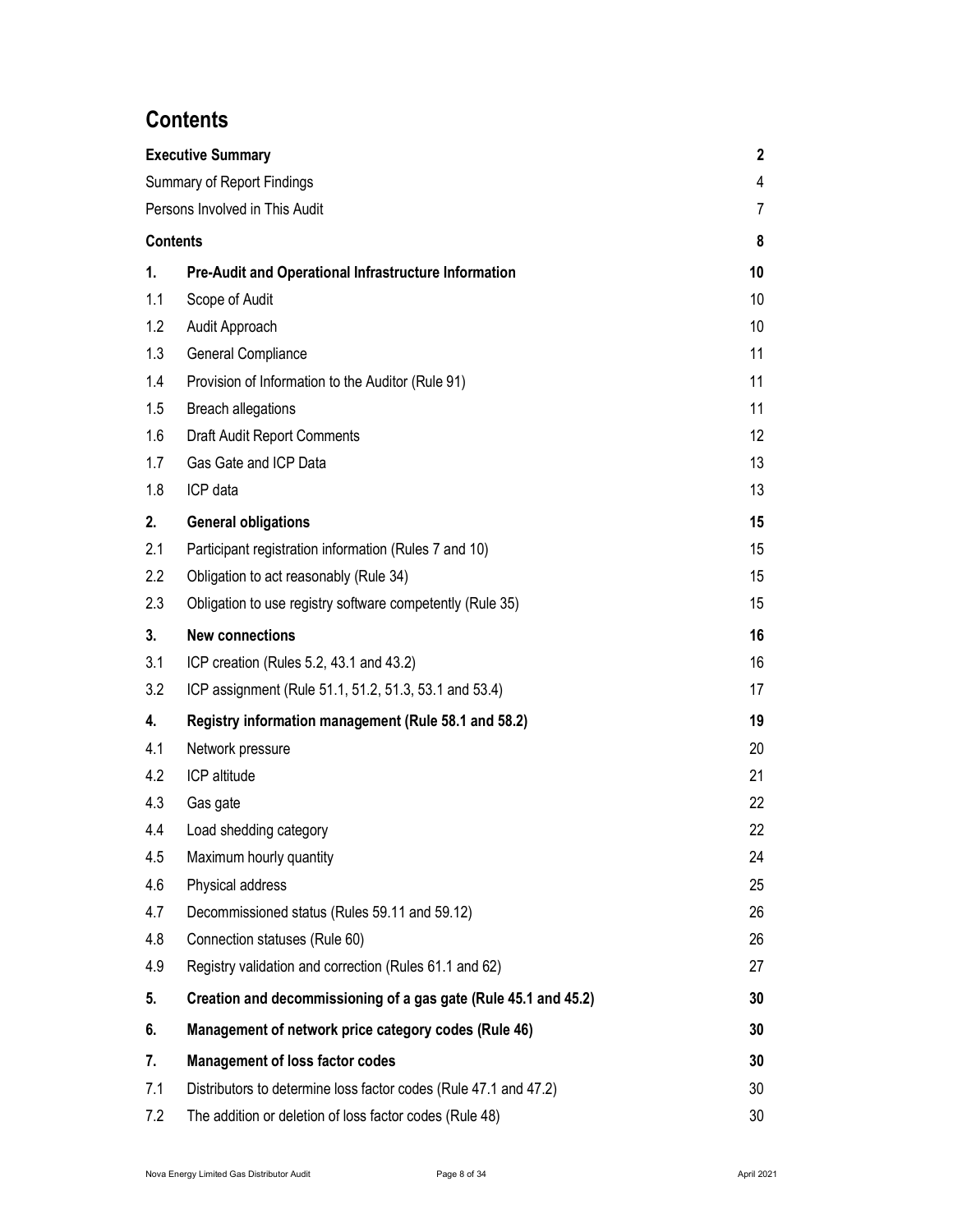| 8. | Disclosure on application (Rule 50)          | 30 |
|----|----------------------------------------------|----|
|    | <b>Recommendations</b>                       | 32 |
|    | Appendix 1 – Control Rating Definitions      | 33 |
|    | <b>Appendix 2 – Additional Nova Comments</b> | 34 |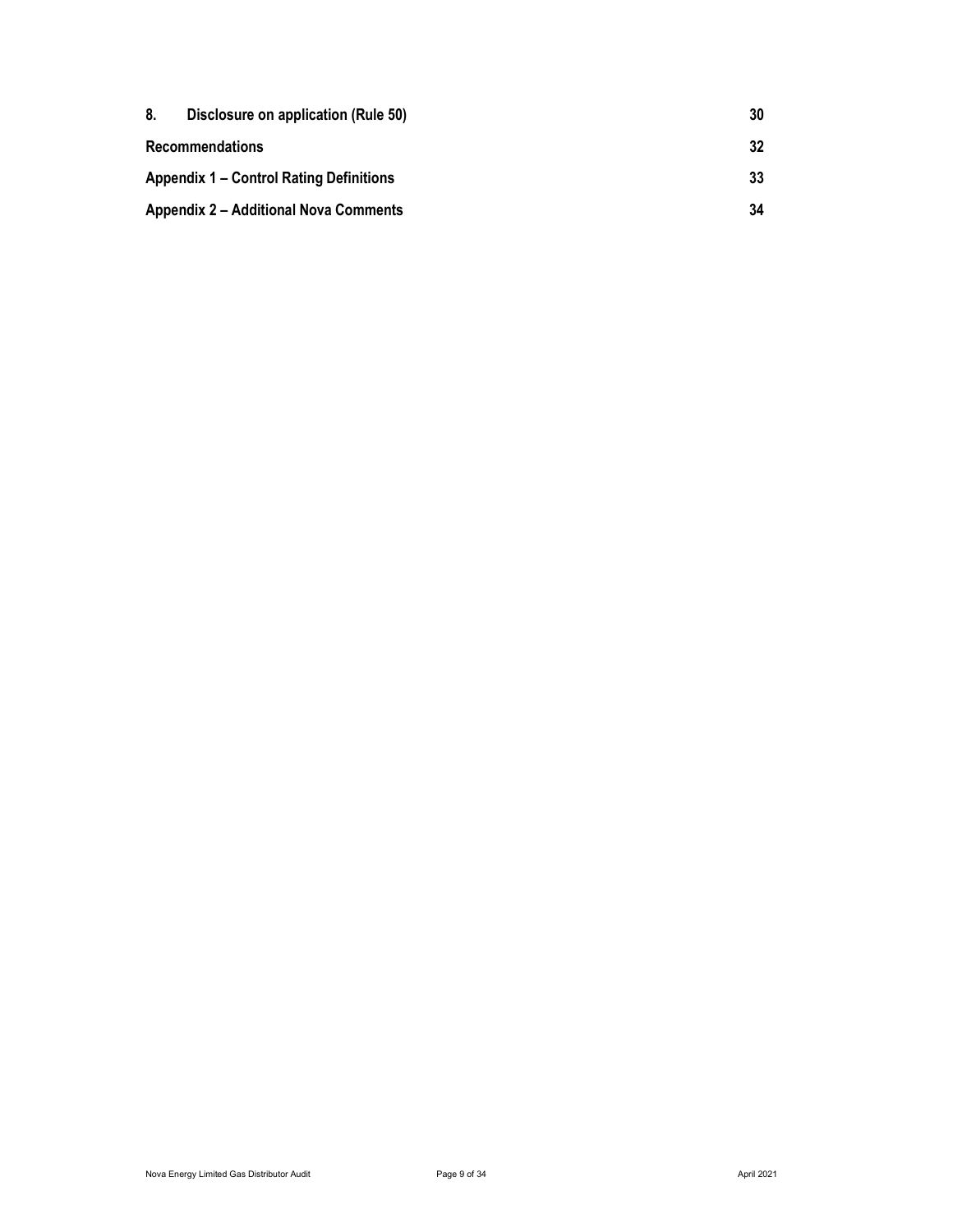# 1. Pre-Audit and Operational Infrastructure Information

### 1.1 Scope of Audit

The purpose of this audit is to assess the systems, processes, and performance of Nova in terms of compliance with these rules. The audit was conducted in accordance with terms of reference prepared by GIC.

The audit was carried out remotely between 12 January 2021 and 19 January 2021 using Zoom.

The scope of the audit includes the distributor responsibilities only, as shown in the diagram below.



#### 1.2 Audit Approach

As mentioned in section 1.1 the purpose of this audit is to assess the performance of Nova in terms of compliance with the rules, and the systems and processes that have been put in place to enable compliance with the rules.

This audit has examined the effectiveness of the controls Nova has in place to achieve compliance, and where it has been considered appropriate sampling has been undertaken to determine compliance.

Where sampling has occurred, this has been conducted using the Auditing Standard 506 (AS-506) which was published by the Institute of Chartered Accountants of New Zealand. I have used my professional judgement to determine the audit method and to select sample sizes, with an objective of ensuring that the results are statistically significant.<sup>1</sup>

<sup>1</sup> In statistics, a result is considered statistically significant if it is unlikely to have occurred by chance. (Wikipedia)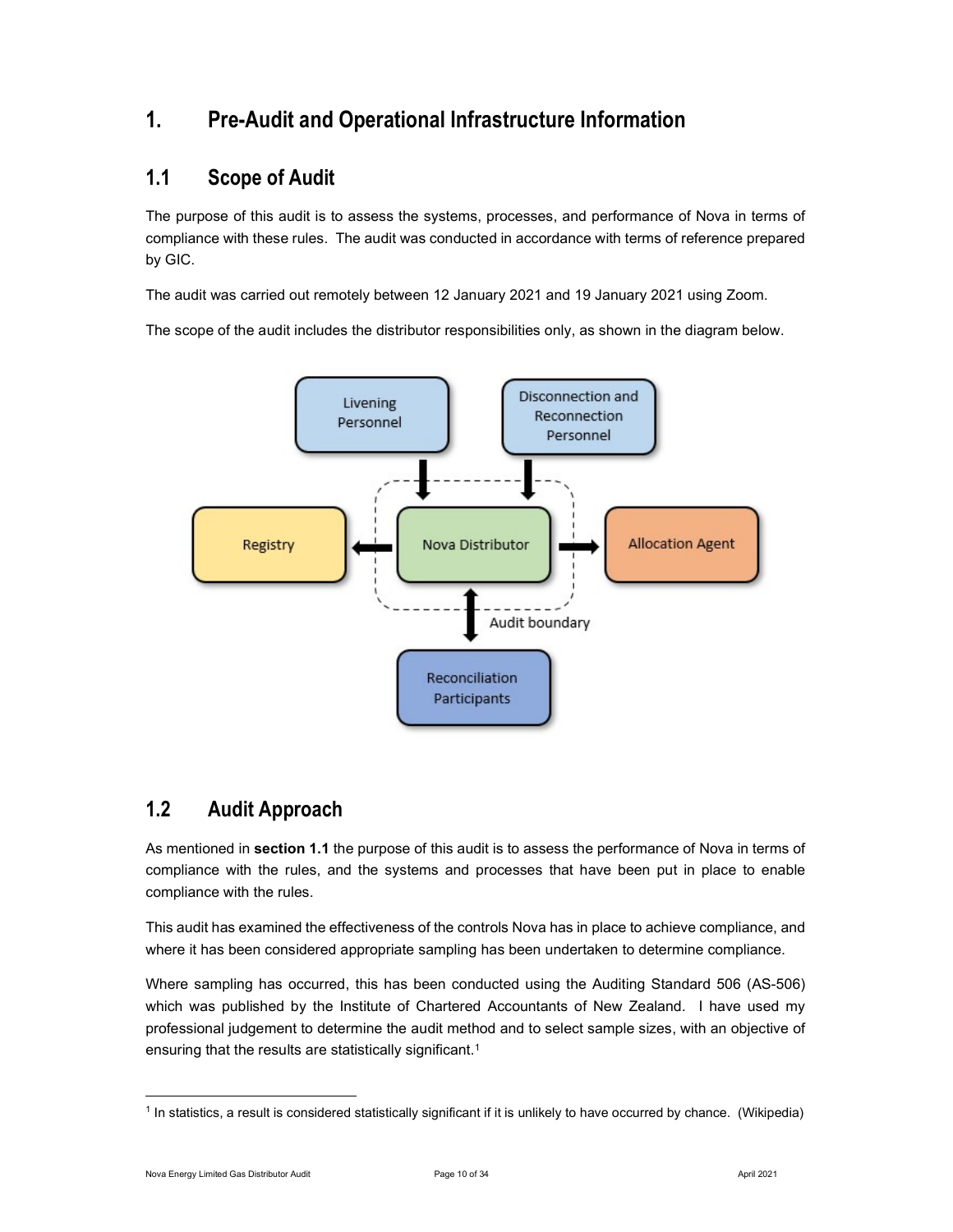Where compliance is reliant on manual processes, manual data entry for example, the sample size has been increased to a magnitude that, in my judgement, ensures the result has statistical significance.

Where errors have been found or processes found not to be compliant the materiality of the error or non-compliance has been evaluated.

### 1.3 General Compliance

The Market Administrator confirmed that no alleged breaches have been recorded for Nova in the last two years in relation to its role as a distributor.

# 1.4 Provision of Information to the Auditor (Rule 91)

In conducting this audit, the auditor may request any information from Nova, and any registry participant or operator. Information was provided by Nova in a timely manner in accordance with this rule.

Information was not required from any other participant in relation to this audit. I consider that Nova have complied with the requirements of this rule.

# 1.5 Breach allegations

As noted in the Summary of Report Findings, this audit has found five areas of non conformance. The following breach allegations are made in relation to these matters.

| <b>Breach Allegation</b>                                                                                                                                                                                                                                                                                                                                                               | <b>Rules</b> | Section in this report |
|----------------------------------------------------------------------------------------------------------------------------------------------------------------------------------------------------------------------------------------------------------------------------------------------------------------------------------------------------------------------------------------|--------------|------------------------|
| Five ICPs had incorrect pressures recorded on the gas registry, which were<br>updated during the audit.<br>ICPs 0000073200NAAB7, 0000073220NA7E2 and 0000073162NA6C1<br>had incorrect network pressures recorded in CMMS and the registry.<br>ICPs 0001549724NA7EB and 0000073584NA1F5 had incorrect<br>pressures recorded on the registry, but correct pressures recorded in<br>CMMS. | GSAR 58.1    | 4.1                    |
| ICP 0000073192NA6D6 has load shedding category 4 assigned, but is<br>expected to consume over 10,000 GJ per annum and does not meet the<br>requirements for load shedding category 4.                                                                                                                                                                                                  | GSAR 58.1    | 4.4                    |
| ICP 0000071521NA7E5 had an incorrect MHQ recorded on the registry and<br>was updated during the audit.                                                                                                                                                                                                                                                                                 | GSAR 58.1    | 4.5                    |
| 29 ICPs had addresses which were not readily locatable, and were corrected<br>during the audit.<br>24 ICPs had duplicate addresses recorded. Ten were updated to be unique<br>during the audit, and the other 14 ICPs genuinely have more than one meter<br>in the same location and are distinguished by their meter number.                                                          | GSAR 58.1    | 4.6                    |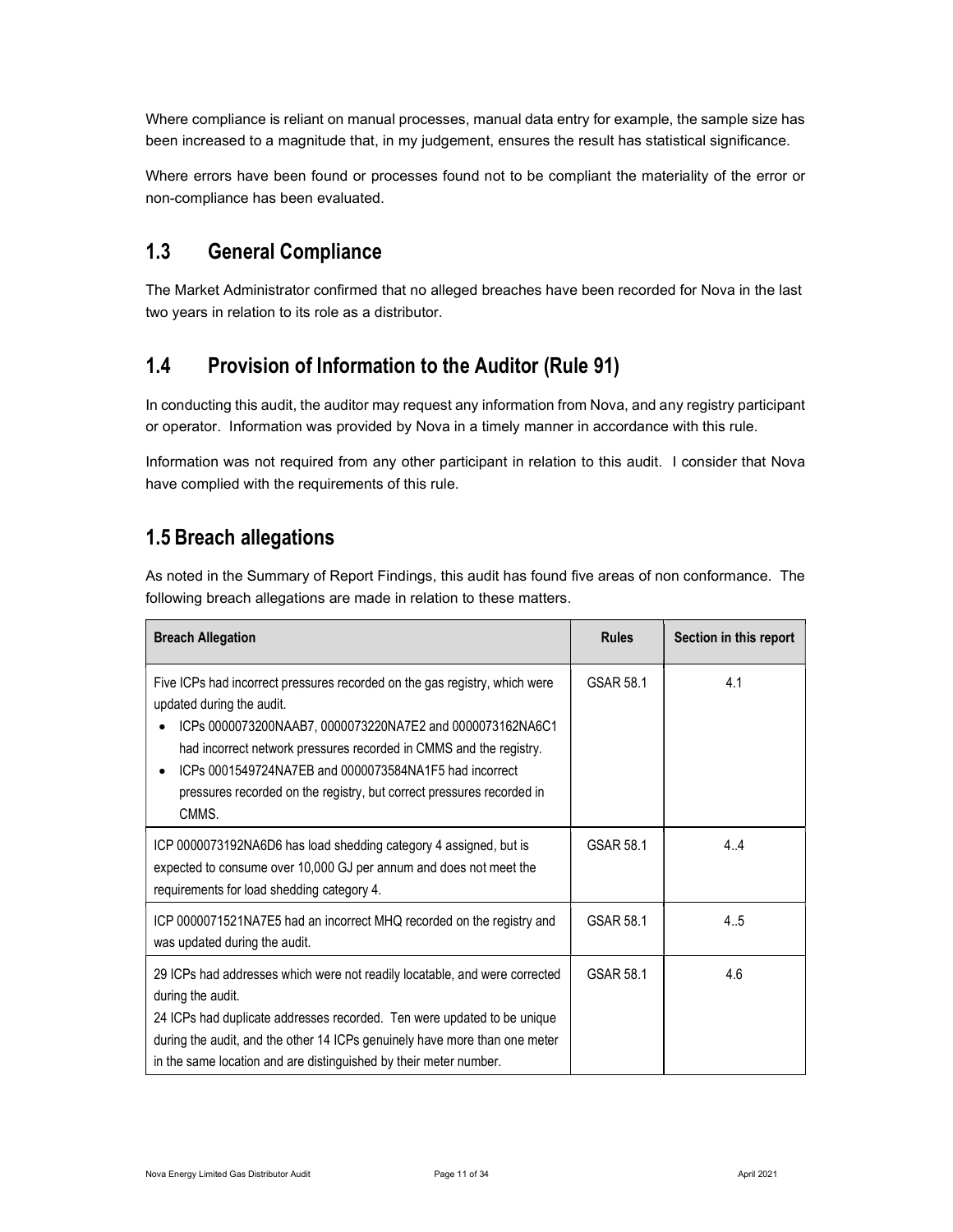| <b>Breach Allegation</b>                                                                                                                                                                                                                                                                                                                                                                                                                                                                                                                                                                                                                                                                                                                                                                                                                                                                                                                            | <b>Rules</b> | Section in this report |
|-----------------------------------------------------------------------------------------------------------------------------------------------------------------------------------------------------------------------------------------------------------------------------------------------------------------------------------------------------------------------------------------------------------------------------------------------------------------------------------------------------------------------------------------------------------------------------------------------------------------------------------------------------------------------------------------------------------------------------------------------------------------------------------------------------------------------------------------------------------------------------------------------------------------------------------------------------|--------------|------------------------|
| Network pressure corrections for 0000073200NAAB7, 0000073220NA7E2,<br>0000073162NA6C1, 0001549724NA7EB and 0000073584NA1F5 were not<br>made as soon as practicable. The delayed corrections did not result in<br>errors outside the allowable thresholds in NZS 5259.<br>23 ICPs were found to have incorrect network pressures during the previous<br>audit, and were updated during this audit. The affected ICPs were<br>0000073254NA3B5, 0000073220NA7E2, 0000071569NA754,<br>0000073198NA447, 0000073234NAC45, 0000072849NADE9,<br>0000071576NA227, 0000122483NA383, 0000092681NA364,<br>0000071393NA3D4, 0000071410NA55C, 0000071411NA919,<br>0000071473NA66C, 0000071484NABB1, 0000071537NACC7,<br>0000071540NA450, 0000071548NA644, 0000071615NA214,<br>0000072141NA6F4, 0000072161NABA1, 0000074497NAAFC,<br>0000074498NA522, and 0000075044NA6DF.<br>Reasonable endeavours were not used to maintain current and accurate<br>information. | GSAR 58.1    | 4.9                    |

| Four alleged breaches were recorded in relation to the 2018 distributor audit, and the outcomes are |  |  |  |  |  |  |
|-----------------------------------------------------------------------------------------------------|--|--|--|--|--|--|
| recorded in the table below.                                                                        |  |  |  |  |  |  |

| <b>Breach Allegation</b>                                                                                                                                          | Breach No. | <b>Rule</b> | Section in<br>this report | <b>Outcome</b>                                                 |
|-------------------------------------------------------------------------------------------------------------------------------------------------------------------|------------|-------------|---------------------------|----------------------------------------------------------------|
| One ICP out of a sample of four where<br>records of the retailer request were<br>available did not have an ICP assigned<br>within three business days of request. | 2018-085   | 51.2        | 3.2                       | The Market Administrator did<br>not raise any material issues. |
| Inaccurate altitudes recorded on the<br>registry for three ICPs.                                                                                                  | 2018-086   | 58.1        | 4.2                       | The Market Administrator did<br>not raise any material issues. |
| Inaccurate network pressures recorded in<br>the registry for 45 ICPs.                                                                                             | 2018-087   | 58.1        | 4.1                       | The Market Administrator did<br>not raise any material issues. |
| Inaccurate load shedding categories for 18<br>ICPs.                                                                                                               | 2018-088   | 58.1        | 4.4                       | The Market Administrator did<br>not raise any material issues. |

# 1.6 Draft Audit Report Comments

A draft audit report was provided to the industry body (GIC), the allocation agent, and allocation participants that I considered had an interest in the report. In accordance with rule 92 of the 2015 Amendment Version of the Gas (Switching Arrangements) Rules 2008, those parties were given an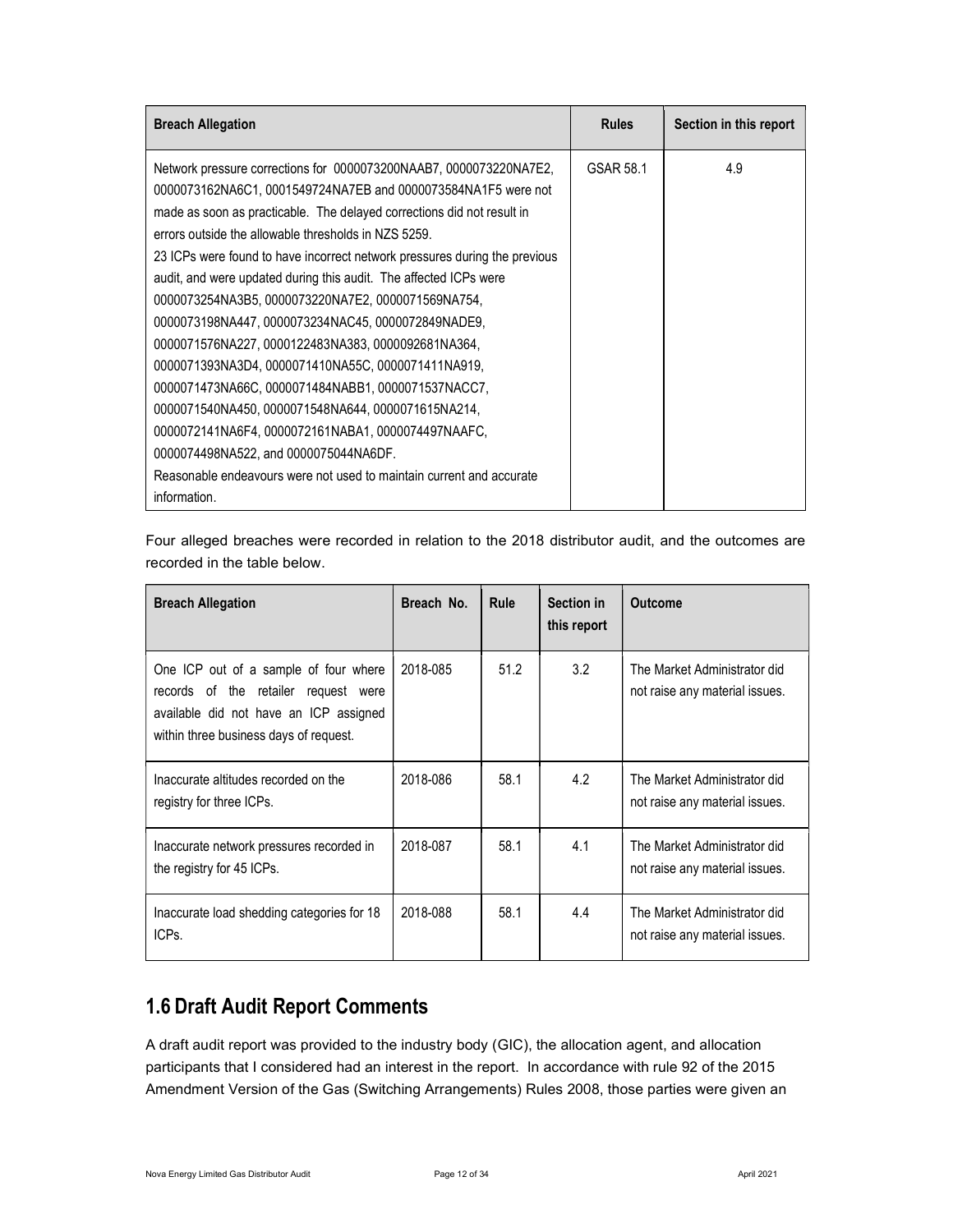opportunity to comment on the draft audit report and indicate whether they would like their comments attached as an appendix to the final audit report. The following response was received.

| Party       | Response | <b>Comments</b><br>provided | Attached as appendix                                                                                                   |
|-------------|----------|-----------------------------|------------------------------------------------------------------------------------------------------------------------|
| Nova Energy | Yes      | Yes                         | No changes were made to the report. Nova's comments are<br>included in each section where non-conformance is recorded. |

# 1.7 Gas Gate and ICP Data

All of Nova's distribution systems are bypass networks situated in Wellington, Hastings, Hawera and Auckland. Nova (GNVG) is the only retailer which trades on the networks.

No gas gates have been created or decommissioned during the audit period. The table below lists the relevant Gas Gates:

| <b>Gas Gate</b> | <b>Description</b> |
|-----------------|--------------------|
| FLB15601        | Flat Bush (Nova)   |
| HST05203        | Hastings (Nova)    |
| HUN15302        | Hunua (Nova)       |
| HWA20802        | Hawera (Nova)      |
| TWB24810        | Tawa B (Nova)      |

### 1.8 ICP data

A registry list file was reviewed, and a summary of this data by "ICP status" is as follows:

| <b>ICP Status</b>             | Number of ICPs (Sep 2020) |
|-------------------------------|---------------------------|
| <b>New</b>                    |                           |
| Ready                         |                           |
| Active Contracted (ACTC)      | 216                       |
| Active Vacant (ACTV)          | 3                         |
| Inactive Transitional (INACT) | 21                        |
| Inactive Permanent (INACP)    | 17                        |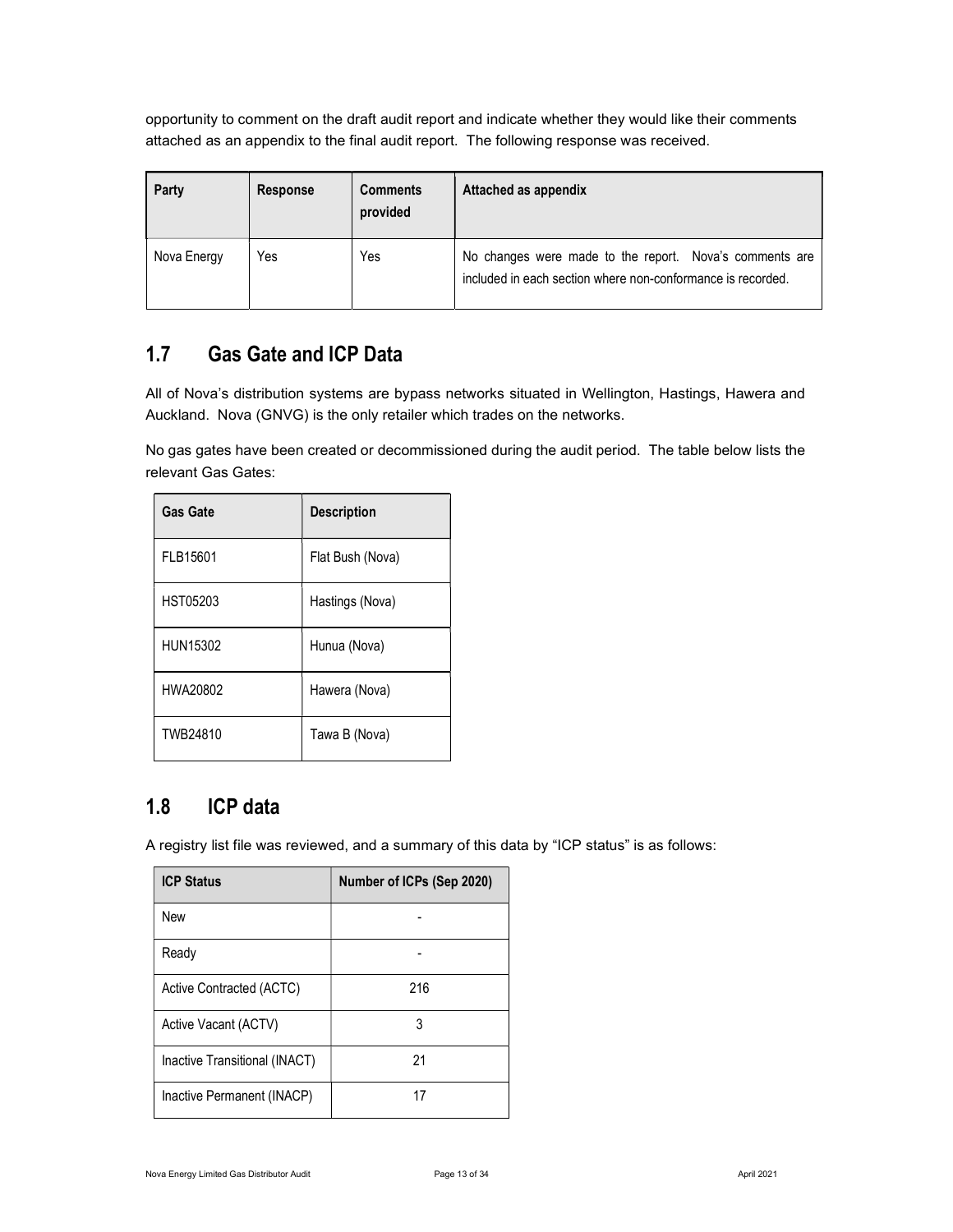| ICP Status            | Number of ICPs (Sep 2020) |
|-----------------------|---------------------------|
| Decommissioned (DECR) |                           |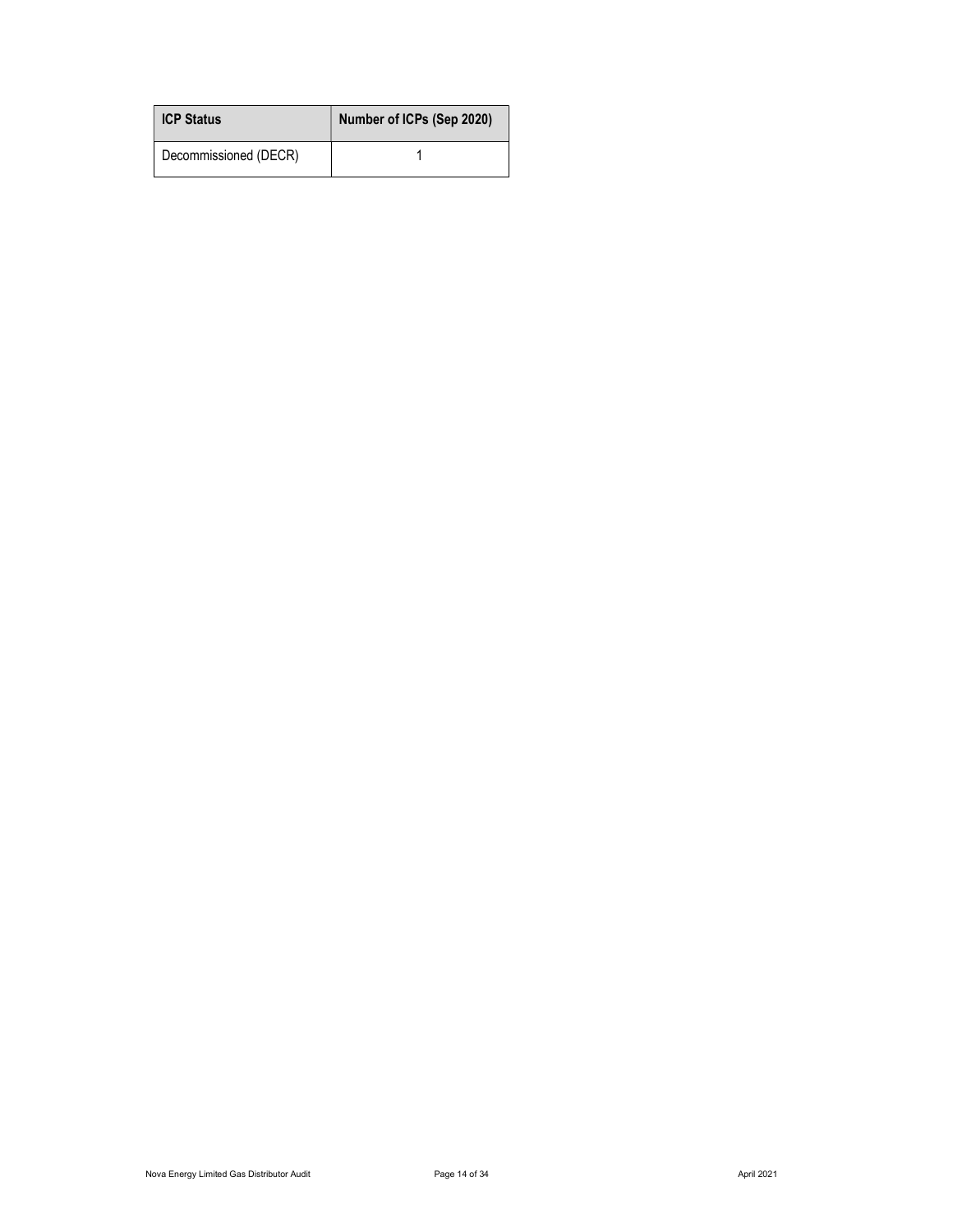# 2. General obligations

### 2.1 Participant registration information (Rules 7 and 10)

All registry participants must supply registration information to the registry operator. Registration information consists of:

- the name of the registry participant, and
- the registry participant's telephone number, physical address, facsimile number, email address, and postal address, and
- identification as to which class, or classes, of registry participant (retailer, distributor, or meter owner) that the registry participant belongs.

Registration information must be given in the form and manner required by the registry operator as approved by the industry body. Every person who is a registry participant at the commencement date must supply the registration information within 20 business days of the commencement date. A person who becomes a registry participant after the commencement date must supply the registration information within 20 business days of becoming a registry participant.

Nova's participant registration information was confirmed to be valid. Compliance is confirmed.

### 2.2 Obligation to act reasonably (Rule 34)

Every registry participant must act reasonably in relation to its dealings with the registry and, in doing so, must use its reasonable endeavours to co-operate with other registry participants.

Processes for managing queries and complaints about Registry information were reviewed. No examples of Nova acting unreasonably were found. Compliance is confirmed.

### 2.3 Obligation to use registry software competently (Rule 35)

Each registry participant must ensure that any software for the registry is used in a proper manner by competent employees or by persons under the supervision of those employees.

No registry participant may request, permit, or authorise anyone other than the registry operator to provide support services in respect of any software for the registry.

Each registry participant must appoint a nominated manager to be responsible for all that registry participant's communications with the registry.

No examples of Nova using Registry software incompetently were found. Access to modify Registry information is restricted and staff are appropriately trained. Nova only uses Jade for Registry support services. Compliance is confirmed.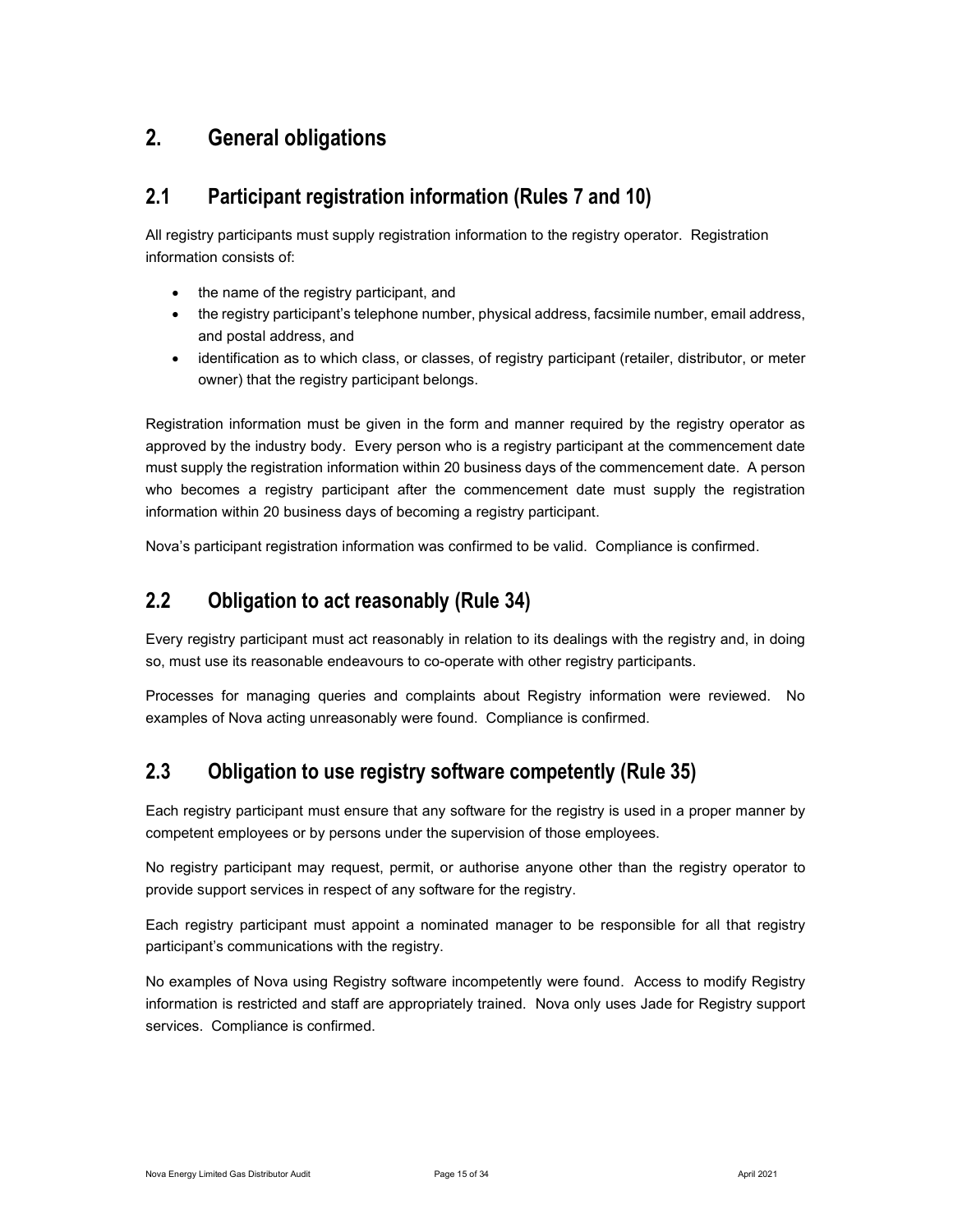### 3. New connections

### 3.1 ICP creation (Rules 5.2, 43.1 and 43.2)

#### ICP Format

ICPs should be created as a unique 15-character identifier assigned to each ICP, having the format yyyyyyyyyyxxccc, where:

| уууууууууу | is the gas connection number specified by the distributor and unique to that    |
|------------|---------------------------------------------------------------------------------|
|            | connection in the distributor's records                                         |
| XX.        | is an alphabetic combination, determined by the industry body, for use by the   |
|            | distributor when creating the ICP identifier                                    |
| <b>CCC</b> | is an alphanumeric checksum generated by an algorithm specified by the industry |
|            | body                                                                            |

Nova uses their Gas Registry ICP generator spreadsheet to create ICP numbers. Nova's retail team provides a unique premises number for each requested ICP, which is entered into Gas Registry ICP generator spreadsheet and combined with Nova's distributor code, a checksum generated by the spreadsheet, and leading zeros to make a total of 15 characters.

Review of the registry list confirmed all ICPs are in the correct format.

#### ICP requirements

ICPs must be assigned for each consumer installation connected to Nova's distribution system. The ICP must represent a single point of connection, which:

- may be isolated from the distribution system or transmission system without affecting any other consumer installation,
- has a single loss factor and a single network price category; and
- has its gas volume measured directly by a single set of metering equipment complying with NZS 5259, or measured indirectly by a method approved by the industry body.

To determine compliance with each of these requirements, I reviewed Nova's processes and checked all ICPs on the registry list generated on 18 September 2020. Compliance is confirmed.

| <b>Requirement</b> | Commentary                                                                                                                                                                                                                                                                                                                                                                                                               |
|--------------------|--------------------------------------------------------------------------------------------------------------------------------------------------------------------------------------------------------------------------------------------------------------------------------------------------------------------------------------------------------------------------------------------------------------------------|
| Isolation of ICPs  | Nova does not allow ICPs to be connected downstream of other ICPs. Any<br>applications that required this would be rejected. As part of the application process<br>Nova checks the requested address in Mapviewer to identify whether the property<br>already has a gas connection or an address may be incorrect.                                                                                                       |
|                    | 24 ICPs had duplicate addresses recorded on the registry list. Nova confirmed that all<br>were separate connections. Ten were corrected to unique addresses during the<br>audit. The remaining 14 ICPs are situated in buildings with more than one meter in<br>close proximity, and the meter number is relied upon to determine the correct location.<br>The duplicate addresses are discussed further in section 4.6. |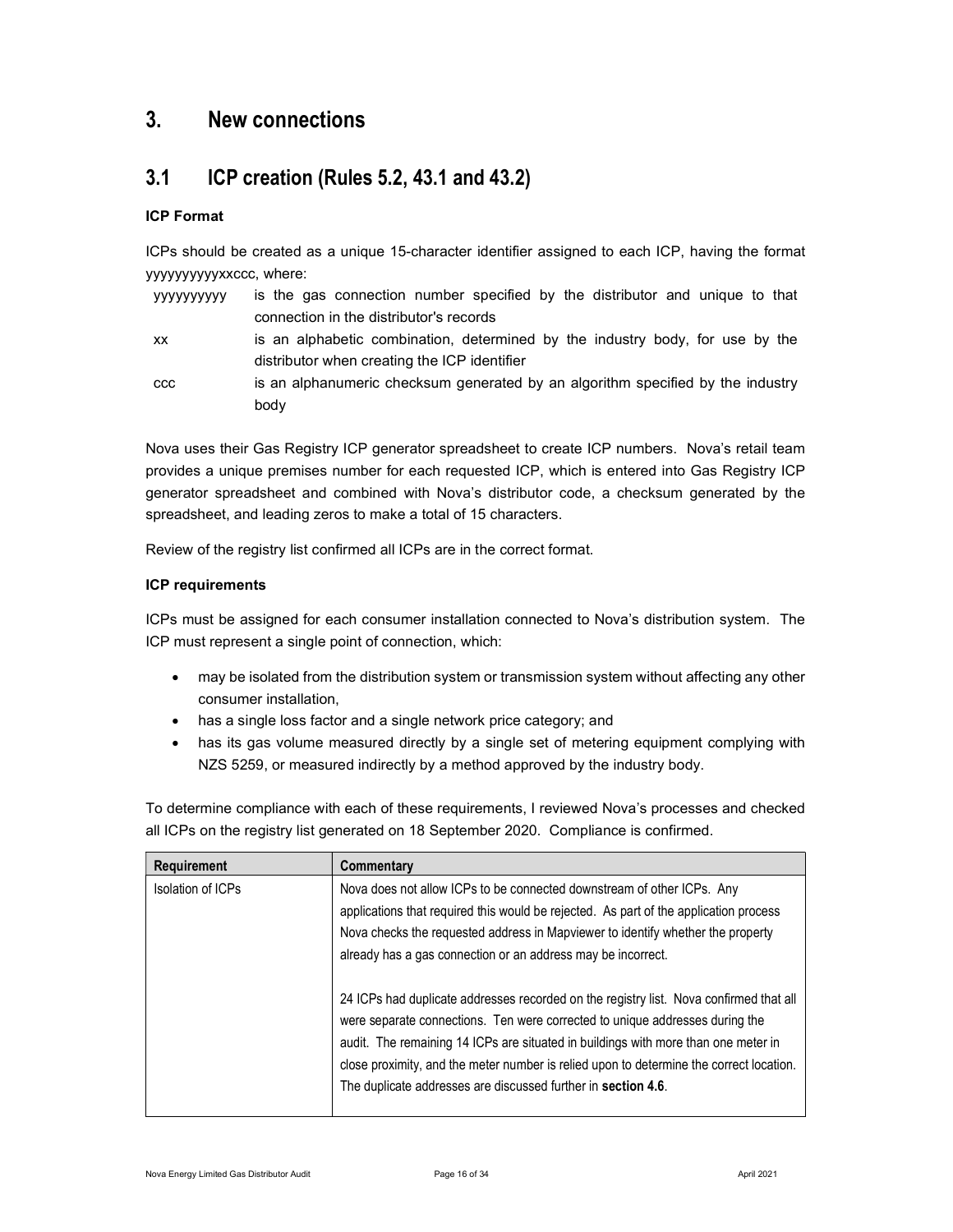| <b>Requirement</b>                               | Commentary                                                                                                                                                                                                                                                                            |
|--------------------------------------------------|---------------------------------------------------------------------------------------------------------------------------------------------------------------------------------------------------------------------------------------------------------------------------------------|
| Single loss factor and network<br>price category | All ICPs have loss factor NA and price category DOA assigned, which ensures there<br>is a single loss factor and network price category for each ICP.                                                                                                                                 |
| Metering installed                               | All meters installed on Nova's network are owned by Nova. The connection<br>requirements are confirmed as part of the new connection application process, and<br>single set of compliant metering is selected and installed based on this information in<br>accordance with NZS 5259. |
|                                                  | The registry list generated on 18 September 2020 found all ICPs with a connection<br>status indicating that a meter is present had metering installed.                                                                                                                                |

# 3.2 ICP assignment (Rule 51.1, 51.2, 51.3, 53.1 and 53.4)

Distributors must assign an ICP within three business days of receiving a request for an ICP from a retailer, or advise the retailer why they are unable to assign an ICP.

Once confirmation is received that the consumer installation is connected, the following information must be updated on the registry within two business days:

- ICP identifier,
- ICP creation date,
- responsible distributor code, and
- physical address of the consumer installation.

All remaining distributor ICP parameters (apart from ICP and connection status) must be entered on the registry within two business days of confirming those values. The distributor may change the ICP status to new at any time before the retailer changes the ICP status.

Nova receives applications for new ICPs from Nova's retail team once agreement with the customer has been reached, and the details required to create the ICP are available. The ICP is created using the Gas Registry ICP generator spreadsheet and provided to the Nova retail team.

Installation work is scheduled and completed by Nova's technicians and contractors, and work request and completion paperwork is sent by email. All information required is populated on the registry as soon as possible after connection.

I checked all five ICPs which were created in 2018 or later and confirmed that the registry was updated on time and accurately.

| <b>Rule</b>                                              | Commentary                                              |
|----------------------------------------------------------|---------------------------------------------------------|
| 51.2 The distributor must create an ICP or advise of the | All ICPs were created within three business days of     |
| reasons if an ICP cannot be created with three business  | receiving a request for ICP creation from Nova's retail |
| days of receiving a request.                             | team.                                                   |
|                                                          |                                                         |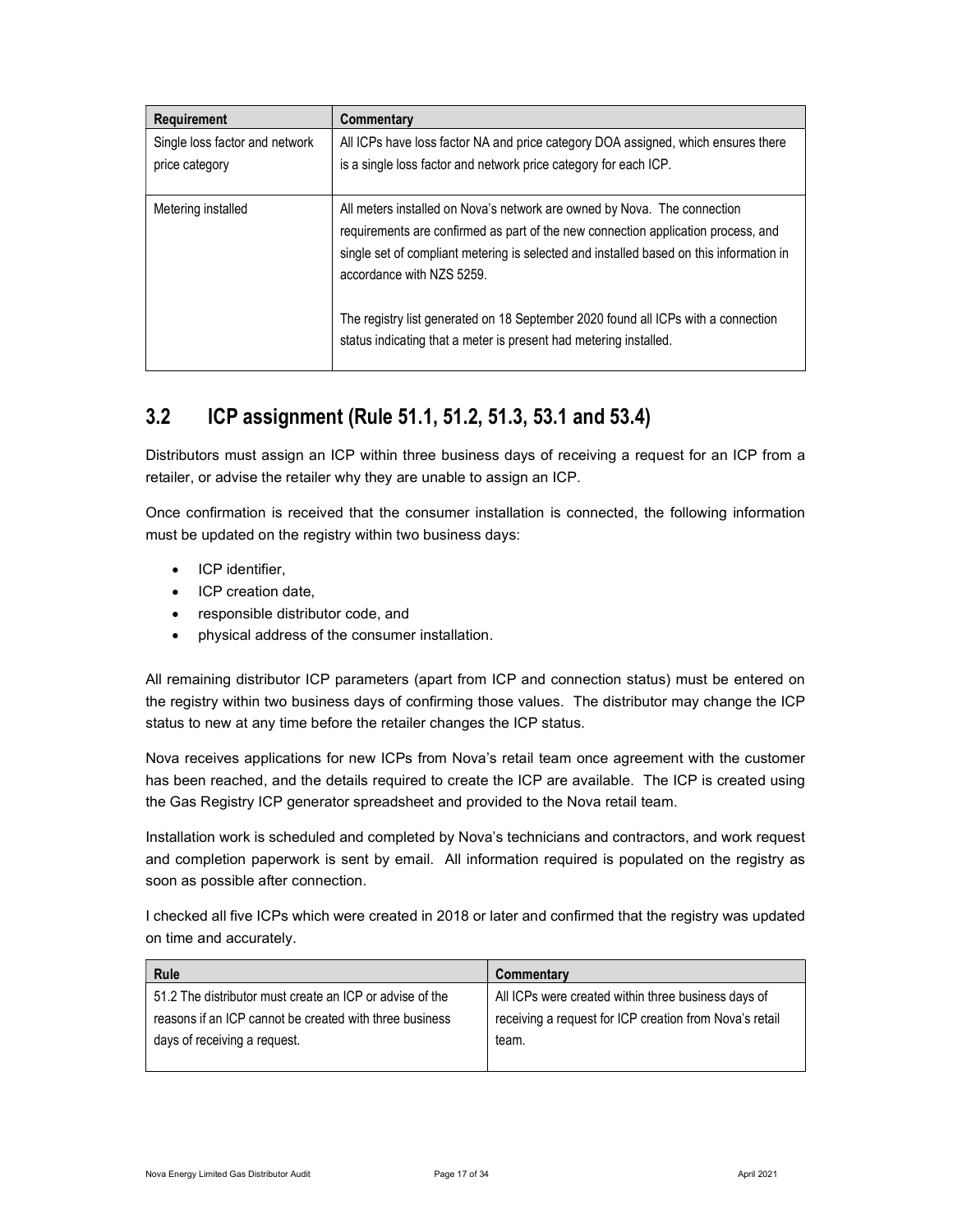| <b>Rule</b>                                                                                                                                                                                   | Commentary                                                                           |
|-----------------------------------------------------------------------------------------------------------------------------------------------------------------------------------------------|--------------------------------------------------------------------------------------|
| 51.3 The distributor must update the ICP, creation date,<br>distributor, and address on the registry within two business<br>days of receiving confirmation the ICP is connected.              | All ICPs had the required information populated prior to<br>the ICP being connected. |
| 53.1 The distributor must update the registry parameters<br>within two business days of identifying the parameters, so<br>that the registry can change the ICP status to READY-GIR<br>status. | All ICPs had the required information populated prior to<br>the ICP being connected. |

The previous audit recommended that Nova keep a record of retailer requests for new ICPs, and the recommendation has been implemented.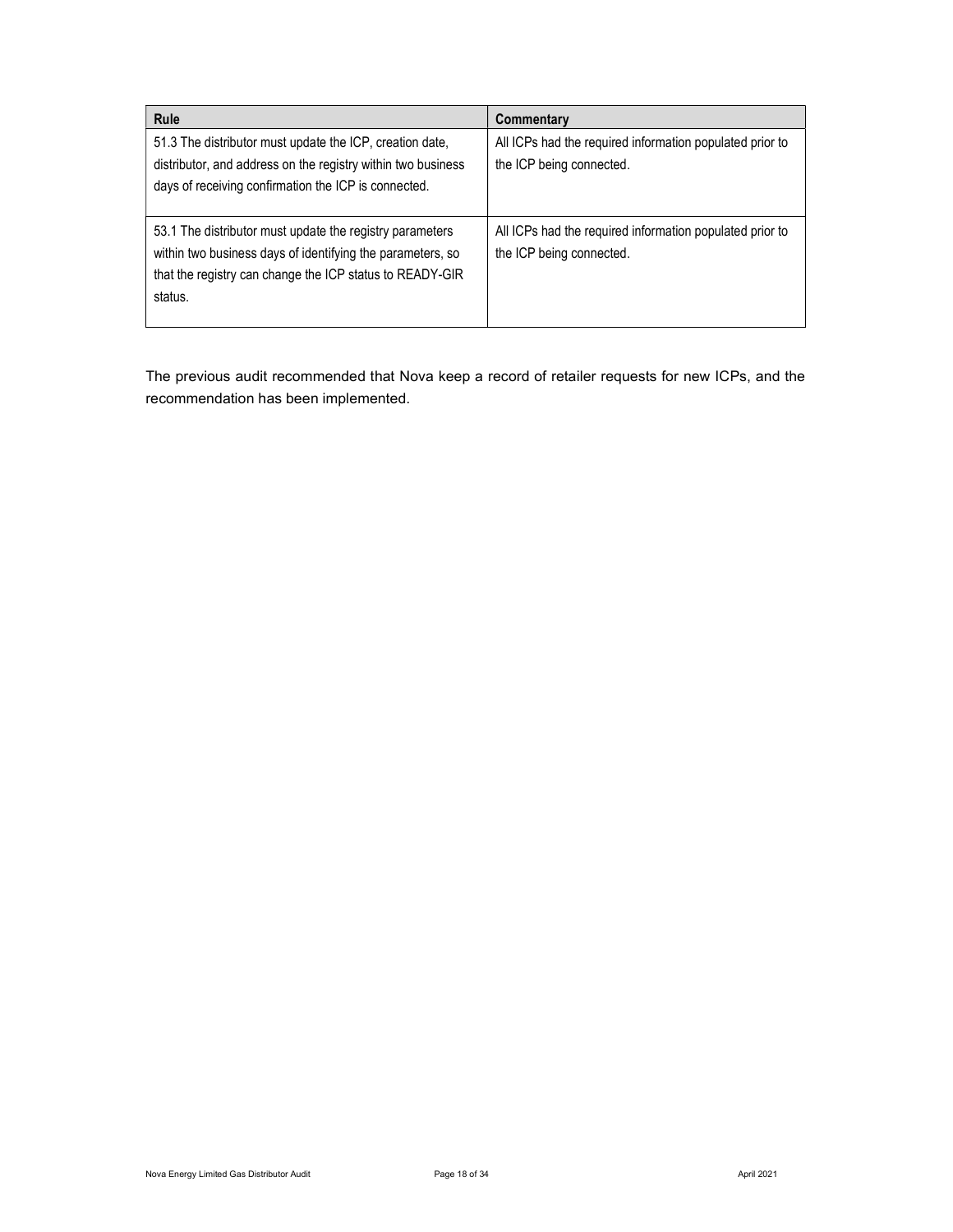# 4. Registry information management (Rule 58.1 and 58.2)

The distributor must use its reasonable endeavours to maintain current and accurate information in the registry in relation to the ICPs and the ICP parameters for which it has responsibility.

New connections and installation changes are completed by Nova's contractors and technicians. Work requests and job completion details are transferred via email, and CMMS and the registry are updated on receipt of job completion details. The registry is usually updated first to ensure that the timeframes set out in the rules are met.

Nova's distributor information is updated manually using the registry web interface. Registry attributes and event dates are determined from paperwork returned from the field. As part of the update process the user confirms that the update is successful; acknowledgement files are not separately reviewed.

Some distributor maintained fields on the registry are excluded from CMMS. I viewed changes in the CMMS test system which will add the fields recorded on the registry which are not currently recorded in CMMS. Once the new fields are live and data in all CMMS fields recorded on the registry has been populated and cleansed, Nova intends to create an extract to produce gas registry updates which will manually be transferred to the registry. These changes are expected to be material, and Nova is expected to undergo a major change audit before the changes are implemented.

| Registry field excluded from CMMS | Comment                                                    |
|-----------------------------------|------------------------------------------------------------|
| ICP type                          | The ICP type is "GN" for all ICPs on Nova's networks       |
| Installation details              | This is an optional notes field on the registry            |
| Load shedding category            |                                                            |
| Loss factor code                  | The loss factor is "NA" for all ICPs on Nova's networks    |
| Maximum hourly quantity           | The MHQ is recorded as zero for most ICPs                  |
| Network price details             | This is an optional notes field on the registry            |
| Physical address postcode         | The postcode can be derived from other address information |

The following fields are recorded on the registry but not in CMMS:

A registry list is imported into CMMS daily, and a daily discrepancy report for network and metering data is produced. The report contains the following distributor maintained fields:

- $\bullet$  ICP,
- network owner,
- gate,
- network pressure, and
- ICP status.

ICPs only appear on the discrepancy report if there is a discrepancy between the values recorded in CMMS and on the registry, and the fields are compared by the report process. The following distributor discrepancies were included in the reports provided for 27 November 2020 and 21 January 2021:

- ICP not found in CMMS,
- ICP not found in registry list,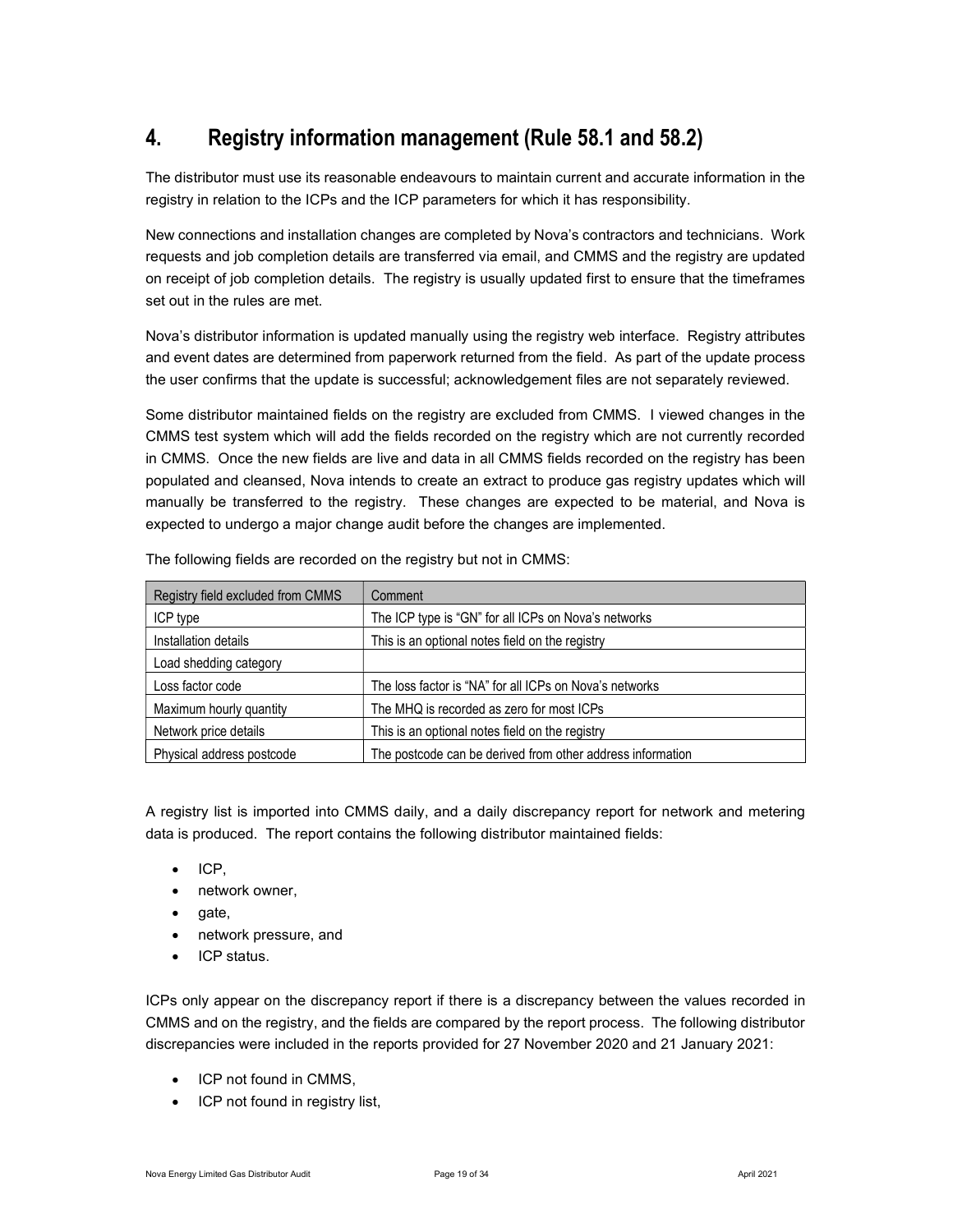- ICP status,
- gas gate, and
- network pressure.

Reported discrepancies are investigated to confirm the correct values before CMMS and/or the registry is updated as required. I saw evidence that the number of discrepancies is reducing over time. The majority of discrepancies on the report do not relate to distributor fields maintained by Nova.

I found that not all discrepancies are reviewed and resolved daily, and some discrepancies found during the audit did not appear on the reports during the date range that the issue was present. The validation process and recommendations for improvement are discussed further in section 4.9.

Notification files are not reviewed, reliance is placed on the discrepancy report to identify updates made by other parties which affect Nova.

| Recommendation                                                                       | <b>Audited party comment</b>                                                                                                                                                  |
|--------------------------------------------------------------------------------------|-------------------------------------------------------------------------------------------------------------------------------------------------------------------------------|
| Complete a major change audit prior to automation of the registry<br>update process. | <b>Response: Agree</b>                                                                                                                                                        |
|                                                                                      | Comments:<br>Nova Networks have added all fields recorded in<br>the Gas Registry to our CMMS. No PROD<br>automation will be carried out until UAT is<br>completed and audited |

Each of the Meter Owner parameters are discussed individually in sections 4.1 to 4.8 below.

#### 4.1 Network pressure

Network pressure is held in CMMS, and verified on entry by checking the Mapviewer GIS information.

Network pressure is recorded on the daily discrepancy report discussed in section 4.9, but ICPs with discrepancies between CMMS and the registry in this field are not always included in the report unless there is also a discrepancy in another reported field. I found three ICPs (0000071569NA754, 0001549724NA7EB and 0000073584NA1F5) where the network pressure differed between CMMS and the registry which were not included in the discrepancy report and were not resolved until the audit.

#### Network pressure accuracy

I checked the accuracy of network pressure by identifying streets where less than 60% of the ACTC or ACTV ICPs on a particular street had one pressure and the remaining ICPs had a different pressure. Five streets were identified, and all 18 connected ICPs were checked:

- ICPs 0000073200NAAB7, 0000073220NA7E2 and 0000073162NA6C1 had incorrect network pressures recorded in CMMS and the registry,
- ICP 0000071569NA754 had an incorrect network pressure recorded in CMMS, but the correct pressure recorded on the registry,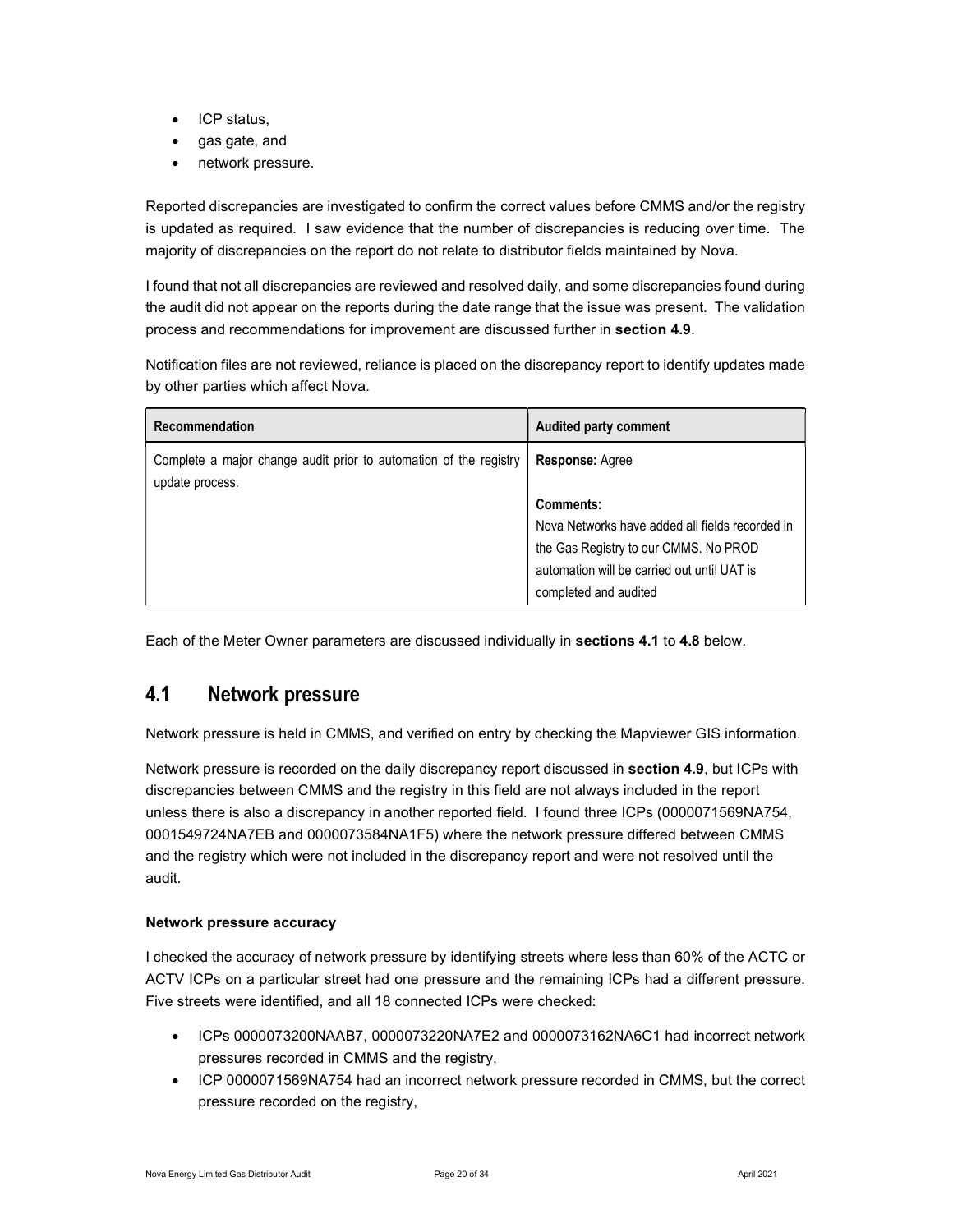- ICPs 0001549724NA7EB and 0000073584NA1F5 had incorrect pressures recorded on the registry, but correct pressures recorded in CMMS, and
- the other 12 ICPs had correct pressures recorded in CMMS and on the registry.

All ICPs with incorrect network pressures were corrected during the audit.

Where the registry pressure was incorrect, there could be an impact on the retailer's Joule Thomson Effect calculation which will vary depending on the ground temperature applied. The minimum difference in the Joule Thomson Effect adjustment was +0.03°C and the maximum was +1.15°C. Even at low ground temperatures, this is not expected to result in differences outside the allowable threshold set in NZS 5259.

I rechecked the 45 ICPs where network pressure discrepancies over 50 kPa between CMMS and the registry were identified during the previous audit. 22 of the ICPs had their network pressure corrected prior to the audit, and 23 ICPs had backdated corrections processed during the audit.

| Non-Conformance        | <b>Description</b>                              | <b>Audited party comment</b>             |  |
|------------------------|-------------------------------------------------|------------------------------------------|--|
| <b>Regarding: GSAR</b> | Five ICPs had incorrect pressures recorded on   | <b>Response: Agree</b>                   |  |
| 58.1                   | the gas registry, which were updated during the |                                          |  |
|                        | audit.                                          | Comments:                                |  |
| <b>Control Rating:</b> | ICPs 0000073200NAAB7,                           | On-going CMMS development and active     |  |
| Adequate               | 0000073220NA7F2 and                             | management of discrepancy reporting will |  |
|                        | 0000073162NA6C1 had incorrect network           | reduce these discrepancies               |  |
|                        | pressures recorded in CMMS and the              |                                          |  |
|                        | registry.                                       |                                          |  |
|                        | ICPs 0001549724NA7EB and<br>$\bullet$           |                                          |  |
|                        | 0000073584NA1F5 had incorrect pressures         |                                          |  |
|                        | recorded on the registry, but correct           |                                          |  |
|                        | pressures recorded in CMMS.                     |                                          |  |

#### 4.2 ICP altitude

ICP altitude is viewable in CMMS' Mapviewer, and verified by checking the Mapviewer GIS information before updating the registry. ICP altitude is not included in the daily discrepancy report discussed in section 4.9.

#### ICP altitude accuracy

It is a distributor responsibility to populate the registry with correct altitude information to support compliance with NZS 5259. NZS 5259 Amendment No1 contains the following points, which affect the way altitude information should be managed:

- 1. the maximum permissible error is ±1.0% where the meter pressure is below 100kPa and ±0.5% where the meter pressure is greater than 100kPa, and
- 2. the following note is also included "To minimise uncertainty due to altitude factor the aim should be to determine the altitude to within 10m where practicable."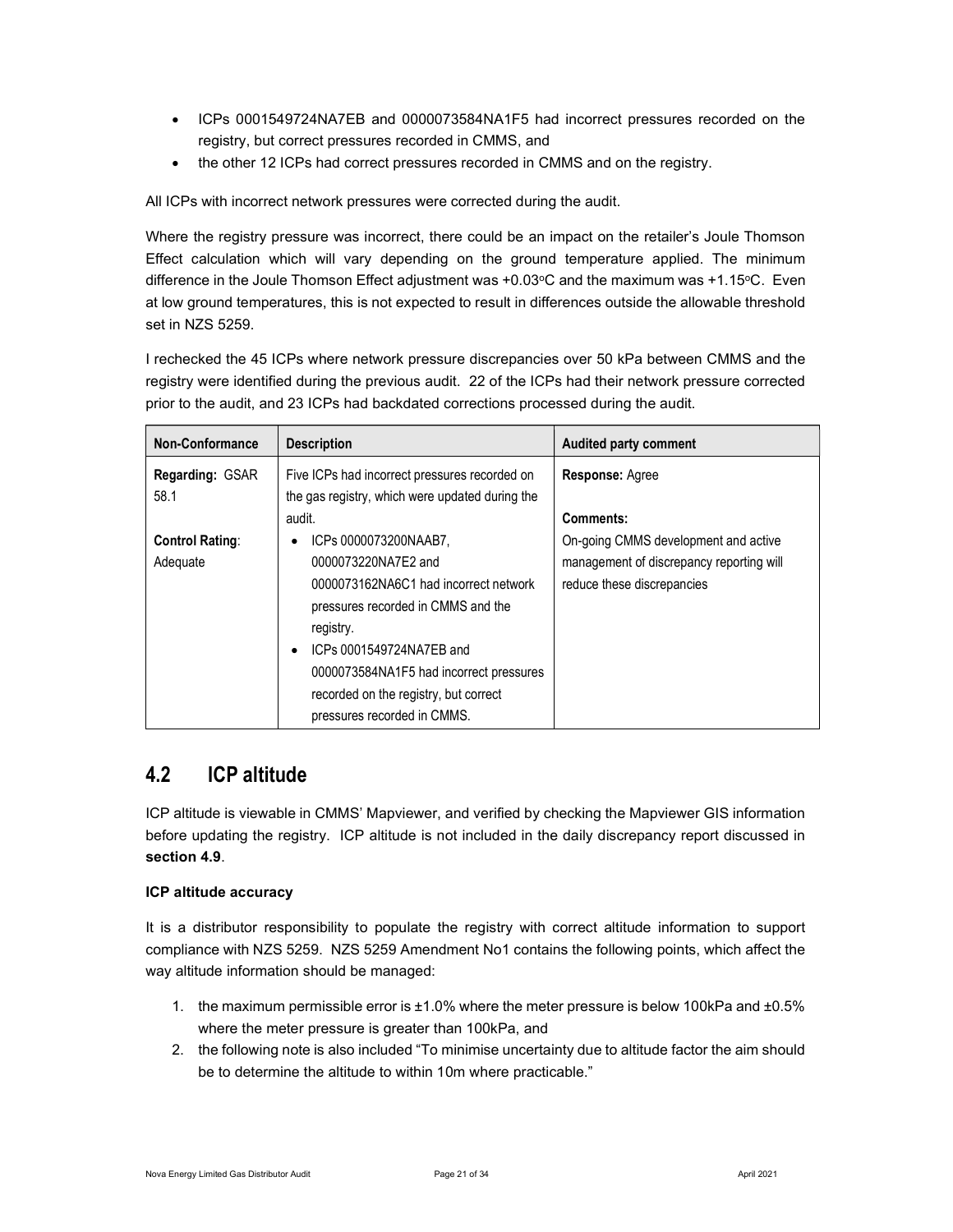I assessed the accuracy of the altitudes recorded on the registry on 18 September 2020 against Google Earth altitudes for a sample of ICPs. The Google Earth data is based on the "Shuttle Radar Topography Mission" (SRTM) results and a number of recent studies indicate an accuracy of  $\pm$  10m for altitude. Point 2 above recommends altitude figures are determined to within  $\pm$  10m where practicable. To allow for these margins, I have checked that the registry altitude is within ± 20m of the Google Earth altitude.

A sample of 50 ICP altitudes were checked:

- I created pivot tables and charts to analyse altitudes for all ACTC and ACTV ICPs at each gas gate, and 14 outlying ICPs across all Gas Gates were checked on Google Earth; all 14 outliers were within ±12m of the Google Earth data, and
- I manually checked a further 36 ICPs selected at random, and the altitude was within  $\pm 15$ m of the Google Earth data.

No ICPs had a difference of more than ±15m or would cause an altitude factor difference of more than ±0.2%. All were within the thresholds set out in NZS 5259.

I rechecked the three ICPs where altitude differences between Google Earth and CMMS were more than ±20m at the time of the previous audit. One ICP was decommissioned in 2018, and the other two ICPs have had corrections processed and now have altitudes within ±1m of the Google Earth altitude.

### 4.3 Gas gate

Gas gate is held in CMMS, and verified on entry by checking the Mapviewer GIS information.

Gas gate is recorded on the daily discrepancy report discussed in section 4.9, and exceptions are reported. The only exceptions identified in the reports provided for November 2020 and January 2021 related to off network ICPs where Nova is the responsible meter owner, which are outside the scope of the distributor audit.

#### Gas gate accuracy

I checked the accuracy of gas gates by checking for streets where some of the ACTC or ACTV ICPs on a particular street had one gas gate and the remaining ICPs had a different gas gate. I also compared the town recorded in addresses for ACTC and ACTV ICPs. I did not identify any exceptions.

### 4.4 Load shedding category

Load shedding categories are advised by Nova's retail team as part of the ICP application process, and requests for changes to load shedding categories are provided by email. Nova's distribution team validates the requested categories against information that they hold, such as the customer name, industry, and metering type, to determine whether they appear valid. They do not hold consumption information for ICPs, so do not validate the requested categories against expected or actual consumption.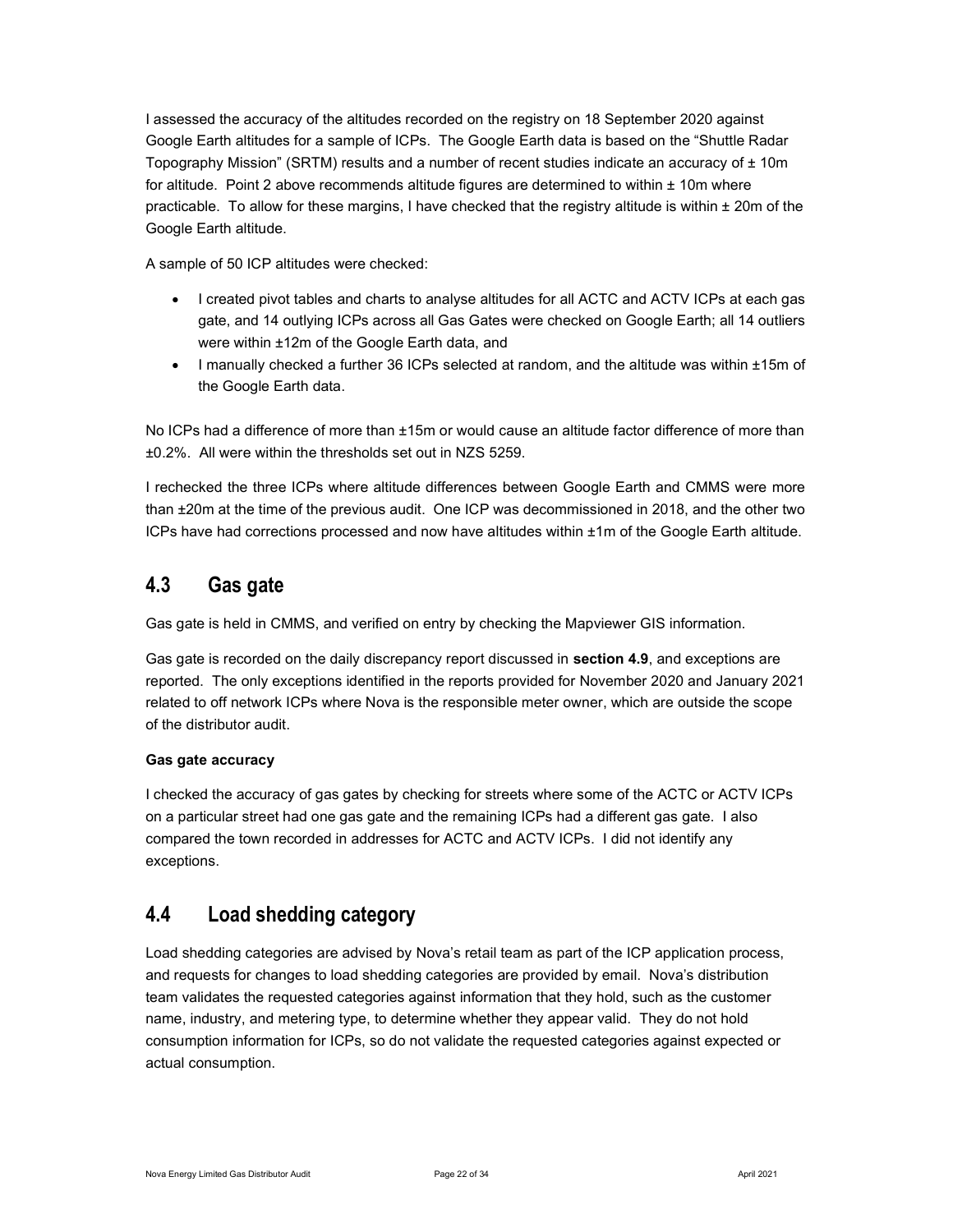Load shedding category is not recorded in CMMS or included in the daily discrepancy report discussed in section 4.9.

#### Load shedding category accuracy

The load shedding category identifies the position of the ICP's consumer installation in the hierarchy for emergency curtailment of gas. Load shedding categories and codes are determined and published by the industry body from time to time and are consistent with the curtailment bands under Schedule 3 of the Gas Governance (Critical Contingency Management) Regulations 2008.

The categories are shown below.

| Category<br>Code | <b>Consumption in</b><br><b>Gigajoules (GJ)</b><br>or Terajoules (TJ) | <b>Load Shedding Category (ie Curtailment Band) Description</b>                                                                                                          |
|------------------|-----------------------------------------------------------------------|--------------------------------------------------------------------------------------------------------------------------------------------------------------------------|
| 0                | <b>N/A</b>                                                            | Any consumer installation, to the extent that gas is used for injection<br>into gas storage                                                                              |
| $\mathbf{1}$     | More than 15 TJ<br>per day                                            | Any consumer installation supplied directly from the transmission<br>system and that has an alternative fuel capability                                                  |
| $\overline{2}$   | More than 15 TJ<br>per day                                            | Any consumer installation supplied directly from the transmission<br>system and that does not have an alternative fuel capability                                        |
| 3                | More than 10 TJ<br>per annum and up<br>to 15 TJ per day               | Large industrial or commercial consumer installation                                                                                                                     |
| 4                | More than 250 GJ<br>per annum and up<br>to 10 TJ per<br>annum         | Medium-sized industrial or commercial consumer installation                                                                                                              |
| 5                | More than 2 TJ per<br>annum                                           | Any consumer installation (whether or not in bands 0 to 4), to the<br>extent that an essential services designation applies to the<br>installation                       |
| 6                | 250 GJ or less per<br>annum                                           | Small commercial consumer installation                                                                                                                                   |
| $\overline{7}$   | Any                                                                   | Any consumer installation (whether or not in any of curtailment<br>bands 0 to 4), to the extent that a critical care designation applies to<br>the consumer installation |
| <b>DOM</b>       | Any                                                                   | Domestic consumers                                                                                                                                                       |

I checked the registry list as of 18 September 2020 for obvious discrepancies between allocation groups, property descriptions, and load shedding categories for ACTC and ACTV ICPs. This analysis identified some potential discrepancies, which are summarised in the table below. Nova investigated all of these discrepancies and the "Actual" column shows one confirmed discrepancy relating to ICP 0000073192NA6D6. ICP 0000073192NA6D6 is expected to consume over 10,000 GJ per annum and does not meet the requirements for load shedding category 4.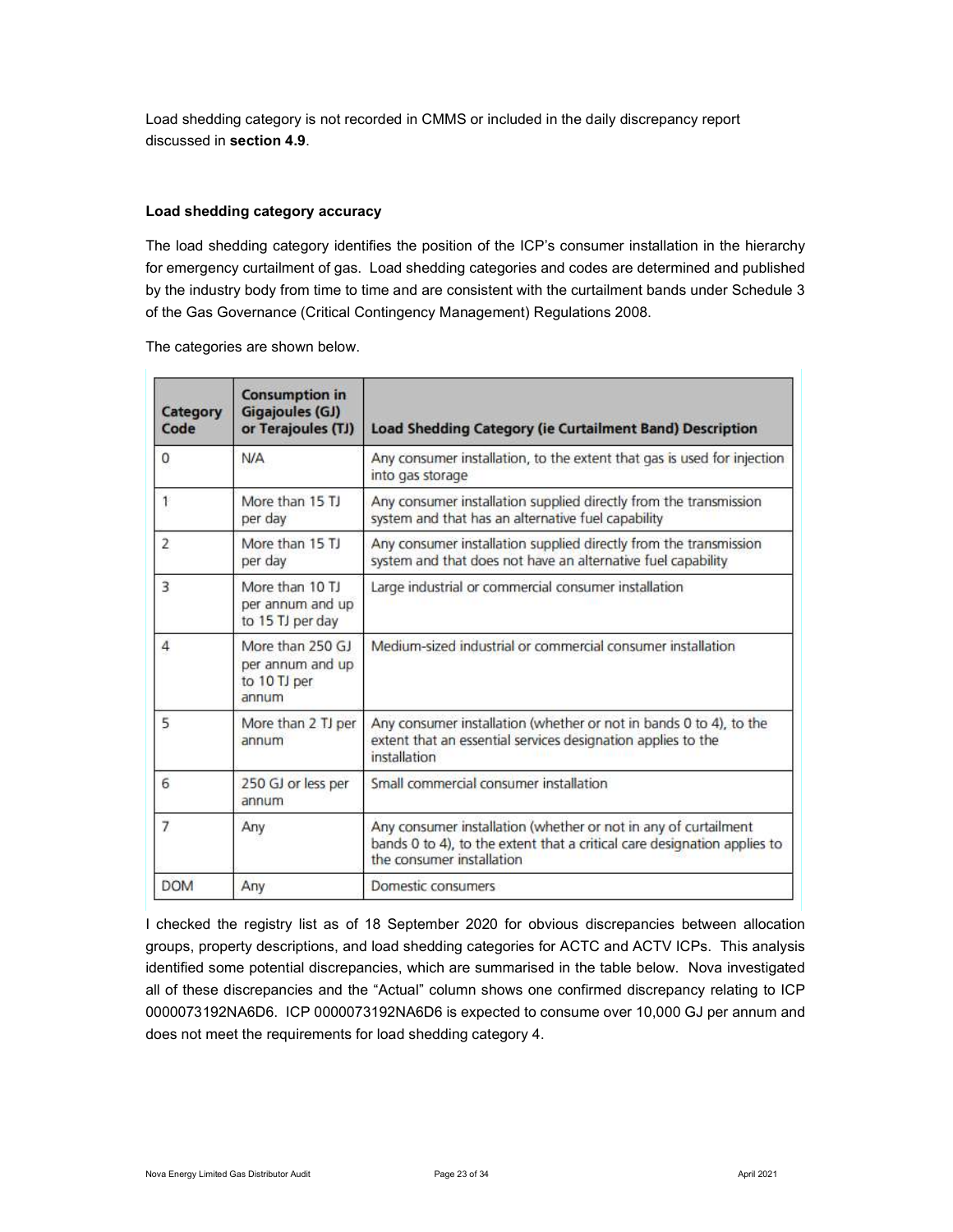| <b>Scenario</b>                                                             | <b>Possible</b> | Actual |
|-----------------------------------------------------------------------------|-----------------|--------|
| Load shedding category 6 with allocation group 4                            |                 |        |
| Load shedding category 4 with allocation group 1 or 2                       | 5               |        |
| Load shedding category 4 with allocation group 6                            | 9               |        |
| Load shedding category DOM with a meter category above NV10                 |                 |        |
| Load shedding category DOM with a property description indicating otherwise |                 |        |

I rechecked discrepancies identified during the previous audit and found all had been resolved, or the connection status had been updated to GPM (inactive permanent).

I recommend Nova implements further monitoring of consumption and allocation groups to identify potential load shedding category discrepancies.

| Recommendation                                                                                                         | Audited party comment                           |
|------------------------------------------------------------------------------------------------------------------------|-------------------------------------------------|
| Check load shedding categories for reasonableness when<br>changes are requested, and at least quarterly, and follow up | <b>Response: Agree</b>                          |
| any exceptions with Nova's retail team.                                                                                | Comments:                                       |
|                                                                                                                        | On-going CMMS development and active management |
| The load shedding categories can be validated against the                                                              | of discrepancy reporting will reduce these      |
| allocation group, metering price category and type, and                                                                | discrepancies                                   |
| property description/ANZSIC code.                                                                                      |                                                 |

| <b>Non-Conformance</b>          | <b>Description</b>                                                     | Audited party comment                    |
|---------------------------------|------------------------------------------------------------------------|------------------------------------------|
| Regarding: Rule 58.1            | ICP 0000073192NA6D6 has load                                           | <b>Response: Agree</b>                   |
| <b>Control Rating: Adequate</b> | shedding category 4 assigned but is<br>expected to consume over 10,000 | Comments:                                |
|                                 | GJ per annum and does not meet                                         | On-going CMMS development and active     |
|                                 | the requirements for load shedding                                     | management of discrepancy reporting will |
|                                 | category 4.                                                            | reduce these discrepancies               |

### 4.5 Maximum hourly quantity

MHQ is not recorded in CMMS or included in the daily discrepancy report discussed in section 4.9. Where populated, the MHQ is calculated based on the meter capacity.

#### MHQ accuracy

The maximum hourly quantity is the maximum quantity of gas, in cubic metres, that the gasconsuming equipment at the consumer installation is capable of drawing per hour. The value is distinct from the capacity of the gas service pipe or metering equipment serving the consumer installation. This field is mandatory only where MHQ is used to determine the distributor's network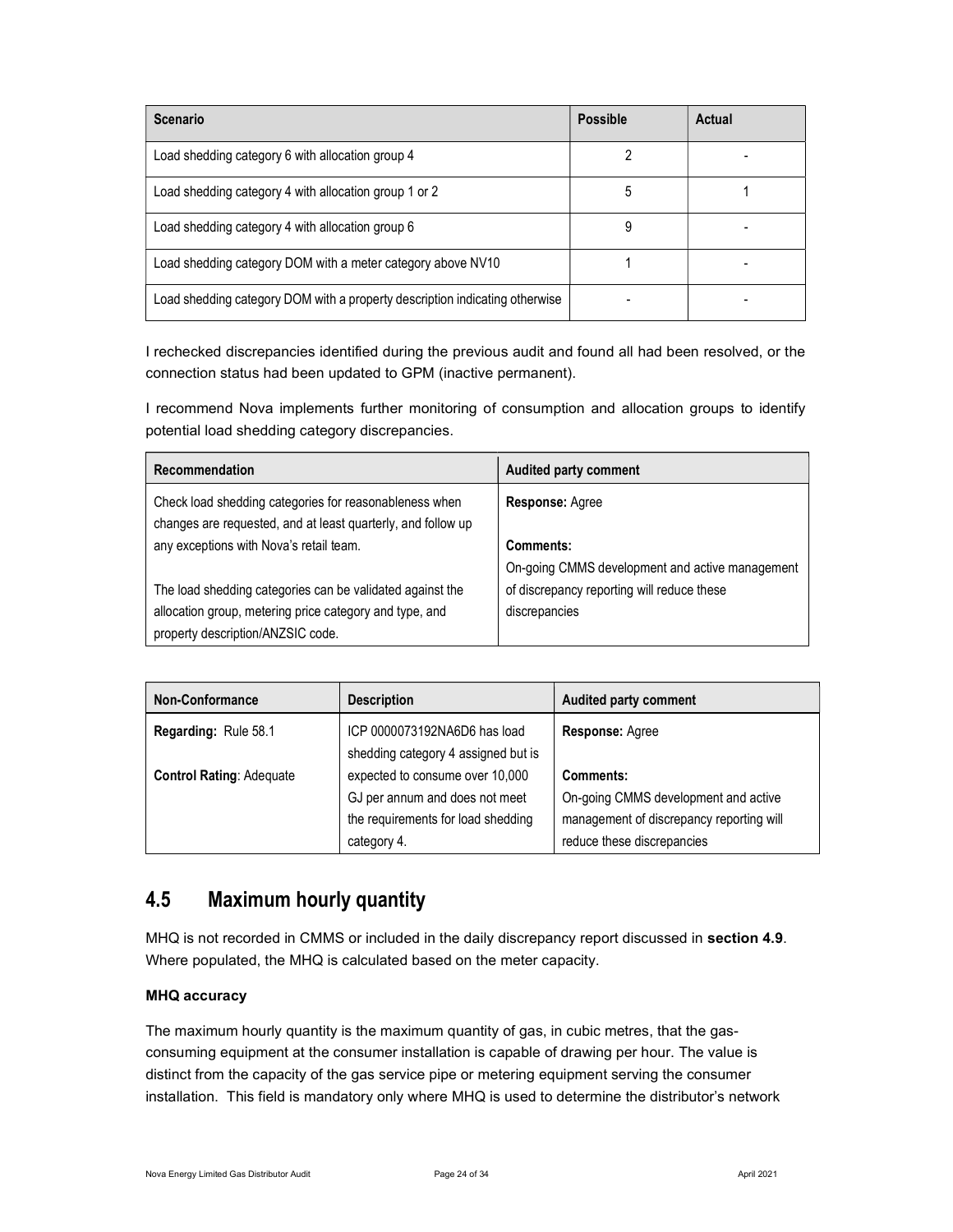charges and it may be conveyed by means of a 'disclosure on application' code in accordance with rule 50.

Nova is a private pipeline owner and there is no requirement for pricing categories to be recorded for its ICPs. All ICPs have network price category DOA assigned, and MHQ is not used to determine network charges.

MHQ is recorded on the registry for seven active ICPs. I confirmed that the MHQ was correctly entered for six ICPs, and the MHQ was corrected from 80 to 106 for ICP 0000071521NA7E5 during the audit. The error has no impact on gas conversion or compliance with NZS 5259.

| <b>Non-Conformance</b>  | <b>Description</b>                                                                          | <b>Audited party comment</b>                                           |
|-------------------------|---------------------------------------------------------------------------------------------|------------------------------------------------------------------------|
| Regarding: GSAR<br>58.1 | ICP 0000071521NA7E5 had an incorrect MHQ<br>recorded on the registry and was updated during | <b>Response: Agree</b>                                                 |
|                         | the audit.                                                                                  | Comments:                                                              |
| <b>Control Rating:</b>  |                                                                                             | On-going CMMS development and active                                   |
| Effective               |                                                                                             | management of discrepancy reporting will<br>reduce these discrepancies |

### 4.6 Physical address

Physical address information is recorded in CMMS and the registry, and is not included in the daily discrepancy report discussed in section 4.9.

When creating ICPs, Nova validates addresses by checking the application details against their GIS system, which contains LINZ data. If there are any discrepancies, they are queried with the applicant.

#### Physical address accuracy

The physical address assigned by the distributor to the ICP's consumer installation, so that the ICP can be unambiguously identified with the consumer installation, in the registry.

I checked the registry list as of 18 September 2020 for incomplete and duplicated addresses for ACTC and ACTV ICPs.

- 29 ACTC ICPs had addresses which were not readily locatable and did not include a physical address unit, physical address number or property name. All were created prior to the audit period, and were corrected to unique addresses during the audit.
- 24 ACTC ICPs had duplicate addresses, and were created prior to the audit period. Ten were corrected to unique addresses during the audit. The remaining 14 ICPs are situated in buildings with more than one meter in close proximity, and the meter number is relied upon to determine the correct location.

I confirmed that all ICPs created during the audit period had unique and readily locatable addresses.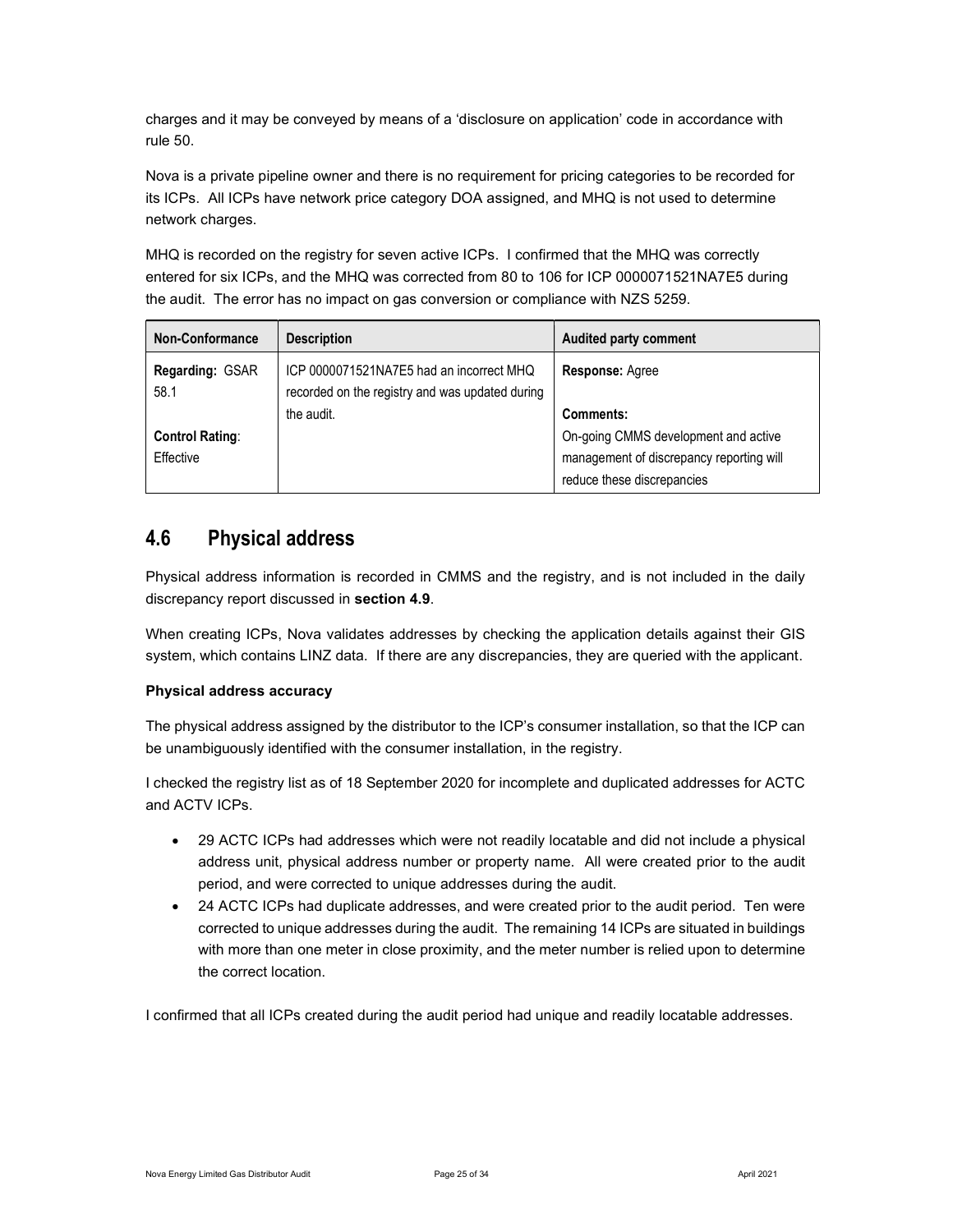| Non-Conformance                  | <b>Description</b>                                                  | <b>Audited party comment</b>             |
|----------------------------------|---------------------------------------------------------------------|------------------------------------------|
| <b>Regarding: Rule 58.1</b>      | 29 ICPs had addresses which were<br>not readily locatable, and were | <b>Response: Agree</b>                   |
| <b>Control Rating: Effective</b> | corrected during the audit.                                         | Comments:                                |
|                                  |                                                                     | On-going CMMS development and active     |
|                                  | 24 ICPs had duplicate addresses                                     | management of discrepancy reporting will |
|                                  | recorded. Ten were updated to be                                    | reduce these discrepancies               |
|                                  | unique during the audit, and the                                    |                                          |
|                                  | other 14 ICPs genuinely have more                                   |                                          |
|                                  | than one meter in the same location                                 |                                          |
|                                  | and are distinguished by their meter                                |                                          |
|                                  | number.                                                             |                                          |

# 4.7 Decommissioned status (Rules 59.11 and 59.12)

Decommissioned status (DECR) may only be assigned where:

- the ICP is removed from future switching and reconciliation processes, and
- any associated consumer installation is no longer connected to the distribution system.

The decommissioned ICP status may only be changed to inactive-permanent (INACP).

Nova's policy is to only update the ICP status from INACP to DECR if the premises is demolished, and the ICP will not be used again. If an ICP moves from Nova's bypass network to the local open access network, Nova will leave the ICP at INACP status so that the ICP can be moved to active status if supply through the Nova network is resumed.

Review of the event detail report for 19 September 2018 to 18 September 2020 found no ICPs were updated to DECR status during the period. One ICP is currently at DECR status (updated in 2015), and I confirmed that the status was correctly applied.

17 ICPs are at INACP-GPM status which have not been decommissioned, because the building has not been demolished. No evidence of incorrect or late updates to decommissioned status were found.

### 4.8 Connection statuses (Rule 60)

Connection status is held in CMMS. Status is recorded on the daily discrepancy report discussed in section 4.9.

#### Connection status accuracy

The distributor must ensure the correct status change date is recorded in the registry. The registry list as of 18 September 2020 was reviewed and no exceptions were identified:

- 17 ICPs were at INACP-GPM status, and have not been decommissioned because supply may return to the Nova network,
- no ICPs were at NEW or READY status, and
- one ICP had DECR status recorded and was decommissioned in 2015.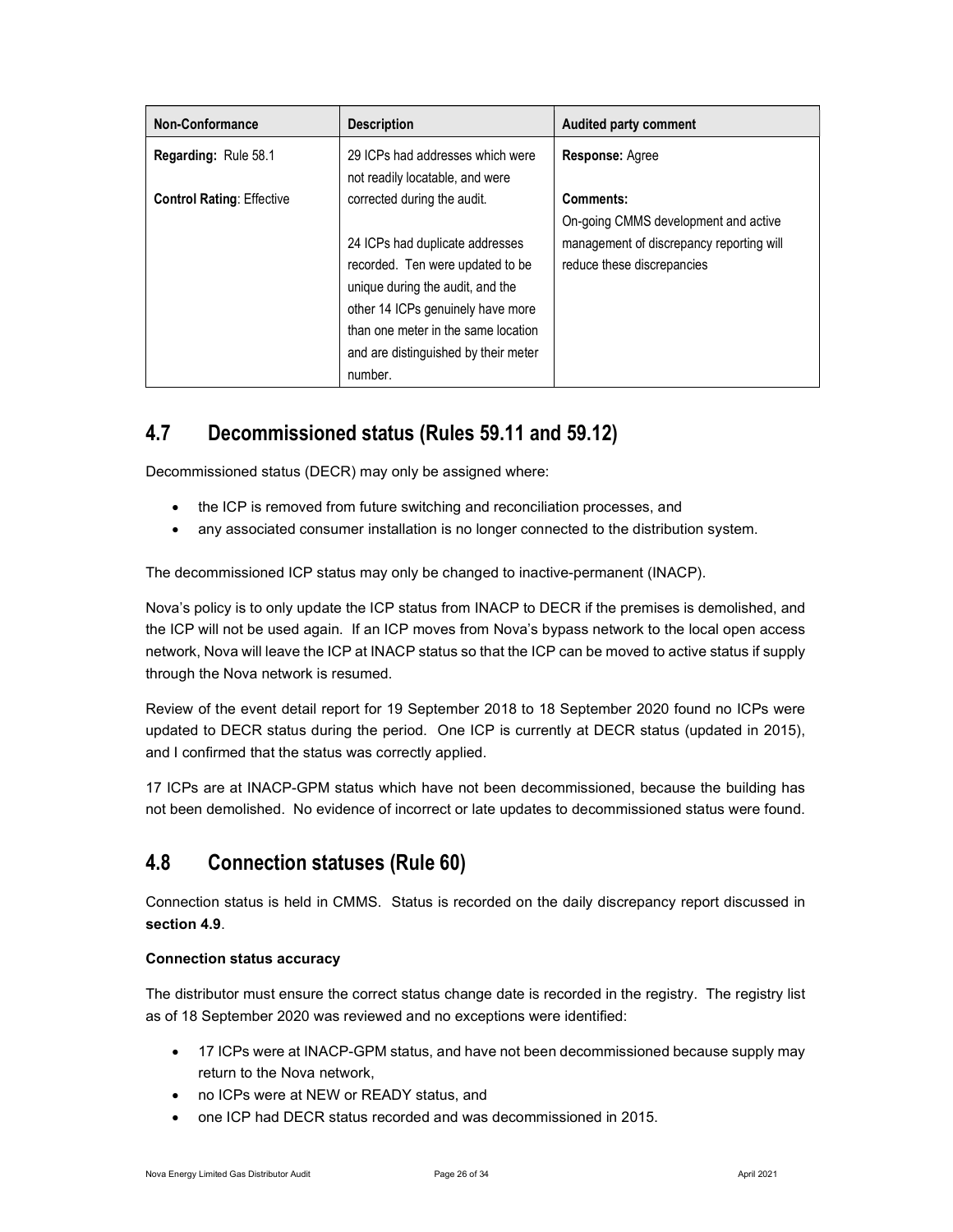Review of the event detail report for 19 September 2018 to 18 September 2020 found all status updates related to updates to NEW and READY for new connections, which are discussed in section 3. No evidence of incorrect statuses or status dates, or late updates were found.

### 4.9 Registry validation and correction (Rules 61.1 and 62)

If the distributor becomes aware that registry information is incorrect or requires updating, the responsible distributor must update or correct the registry as soon as practicable.

The distributor registry report should be reviewed, and any corrections required should be entered on the registry by 4pm on the  $15<sup>th</sup>$  business day of the month.

Nova carries out a daily validation to identify and resolve discrepancies identified. As discussed in section 4, a registry list is imported into CMMS daily, and a daily discrepancy report for network and metering data is produced. ICPs only appear on the discrepancy report if there is a discrepancy between the values recorded in CMMS and on the registry, and the fields are compared by the report process. The following distributor discrepancies were included in the reports provided for 27 November 2020 and 21 January 2021:

- ICP not found in CMMS,
- ICP not found in registry list,
- ICP status,
- gas gate, and
- network pressure.

Reported discrepancies are investigated to confirm the correct values before CMMS and/or the registry is updated as required. I saw evidence that the number of discrepancies is reducing over time. The majority of discrepancies on the report do not relate to distributor fields maintained by Nova.

I found that not all discrepancies are reviewed and resolved daily, and some network pressure discrepancies found during the audit did not appear on the reports during the date range that the issue was present, as described in **section 4.1**. The monthly distributor registry report is not separately reviewed.

Some distributor maintained fields on the registry are excluded from CMMS. I viewed changes in the CMMS test system which will add the fields recorded on the registry which are not currently recorded in CMMS. Once the new fields are live and data in all CMMS fields recorded on the registry has been populated and cleansed, Nova intends to create an extract to produce gas registry updates which will manually be transferred to the registry. These changes are expected to be material, and Nova is expected to undergo a major change audit before the changes are implemented. The following fields are recorded on the registry but not in CMMS:

| Registry field excluded from CMMS | Comment                                                                     |
|-----------------------------------|-----------------------------------------------------------------------------|
| Altitude                          | The altitude is visible in the Mapviewer, but not stored in a field in CMMS |
| ICP type                          | The ICP type is "GN" for all ICPs on Nova's networks                        |
| Installation details              | This is an optional notes field on the registry                             |
| Load shedding category            | The load shedding category varies by ICP and is not recorded in CMMS        |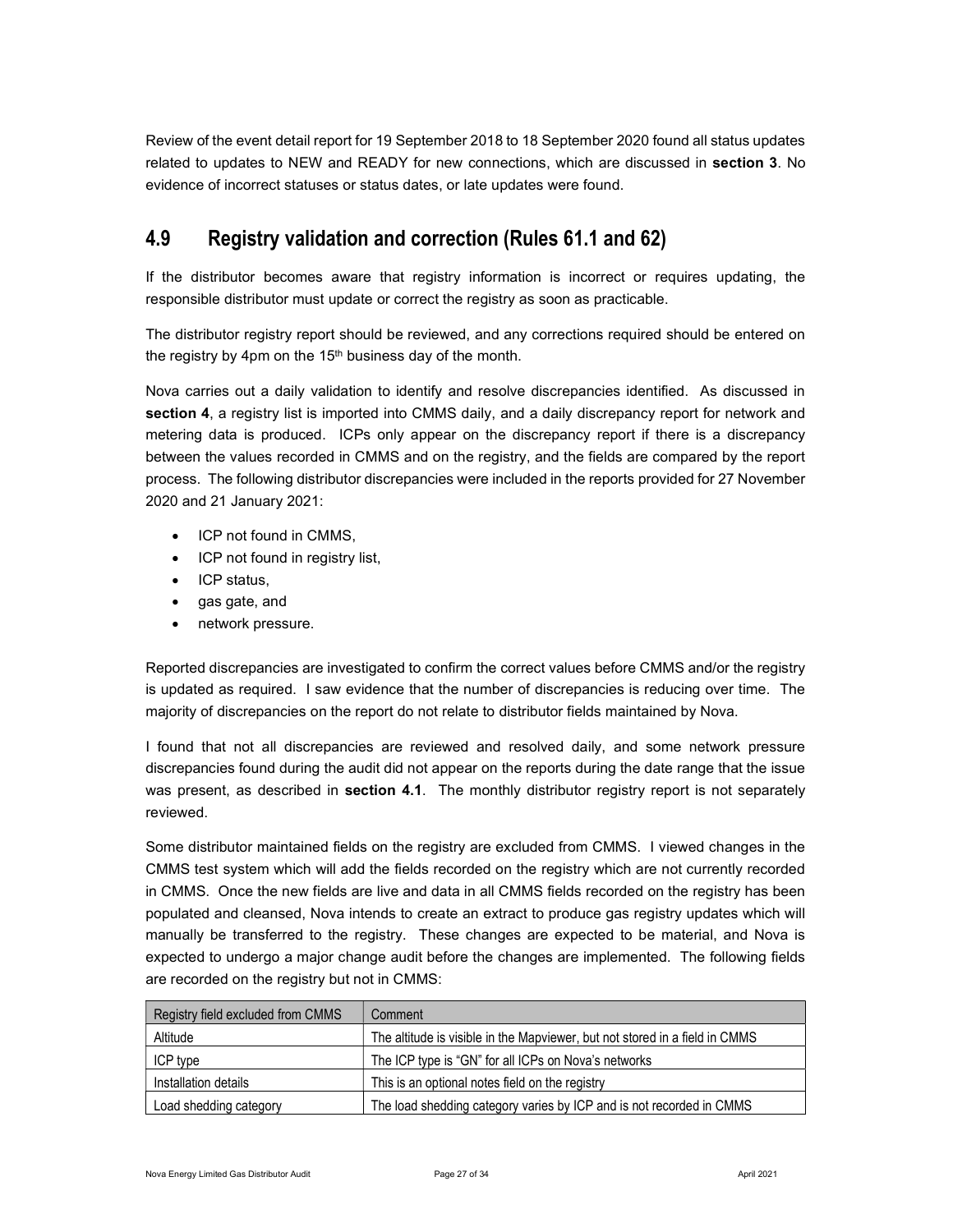| Registry field excluded from CMMS | Comment                                                    |
|-----------------------------------|------------------------------------------------------------|
| Loss factor code                  | The loss factor is "NA" for all ICPs on Nova's networks    |
| Maximum hourly quantity           | The MHQ is recorded as zero for most ICPs                  |
| Network price details             | This is an optional notes field on the registry            |
| Physical address postcode         | The postcode can be derived from other address information |

I recommend that Nova proceeds with their changes to add the missing registry fields to CMMS, and cleanse the data to ensure that it is consistent with the registry requirements. I also recommend that:

| Recommendation                                                                                                                                                                                                                                                                                | <b>Audited party comment</b>                                                                                                                                                                                                              |
|-----------------------------------------------------------------------------------------------------------------------------------------------------------------------------------------------------------------------------------------------------------------------------------------------|-------------------------------------------------------------------------------------------------------------------------------------------------------------------------------------------------------------------------------------------|
| The daily discrepancy report should be expanded to include<br>discrepancies between CMMS and the registry for all<br>distributor maintained fields (including pricing and addresses),<br>once all these fields are live in CMMS.                                                              | <b>Response: Agree</b><br>Comments:<br>CMMS development underway                                                                                                                                                                          |
| Until the daily discrepancy report is expanded to include all<br>fields and daily discrepancies are consistently resolved, the<br>monthly distributor registry report should be compared to<br>CMMS and any discrepancies should be resolved by 4pm on<br>the 15th business day of the month. | Response: Disagree<br>Comments:<br>We current run a daily discrepancy report between<br>CMMS and gas registry. Now that all Gas Registry files<br>are in CMMS then we will actively manage and correct<br>discrepancies on a weekly basis |
| Once the registry update process is partially automated (i.e.<br>updates are no longer individually processed through the web<br>interface), review acknowledgement files to confirm that the<br>updates have been processed successfully.                                                    | Response: Agree<br>Comments:<br>Yes we will do this                                                                                                                                                                                       |

| Non-Conformance                 | <b>Description</b>                   | <b>Audited party comment</b>             |
|---------------------------------|--------------------------------------|------------------------------------------|
| <b>Regarding: Rule 58.1</b>     | Network pressure corrections for     | Response: Agree                          |
|                                 | 0000073200NAAB7.                     |                                          |
| <b>Control Rating: Adequate</b> | 0000073220NA7E2.                     | Comments:                                |
|                                 | 0000073162NA6C1,                     | On-going CMMS development and active     |
|                                 | 0001549724NA7EB and                  | management of discrepancy reporting will |
|                                 | 0000073584NA1F5 were not made        | reduce these discrepancies               |
|                                 | as soon as practicable. The late     |                                          |
|                                 | updates did not result in errors     |                                          |
|                                 | outside the allowable thresholds in  |                                          |
|                                 | NZS 5259.                            |                                          |
|                                 |                                      |                                          |
|                                 | 23 ICPs were found to have incorrect |                                          |
|                                 | network pressures during the         |                                          |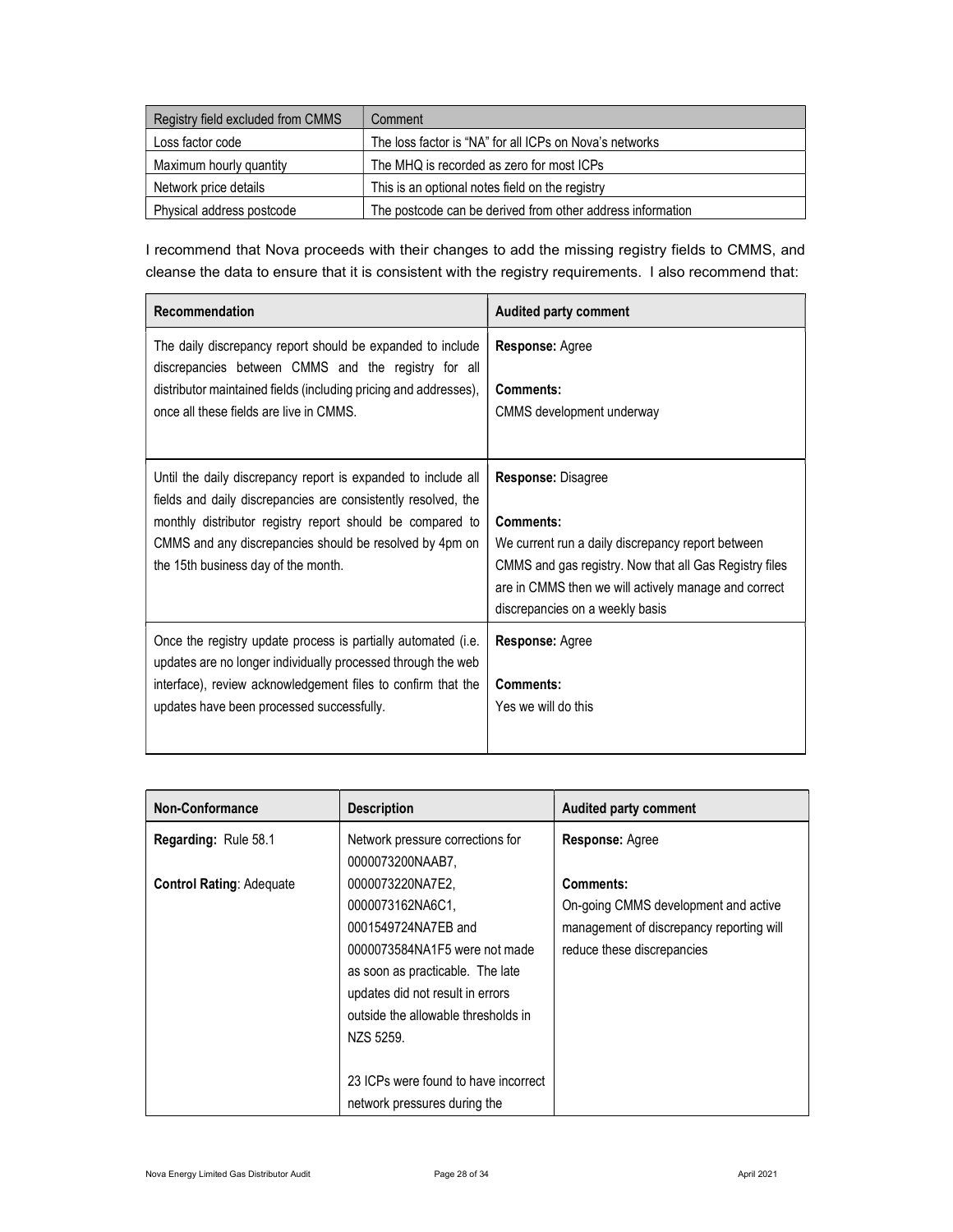| Non-Conformance | <b>Description</b>                   | Audited party comment |
|-----------------|--------------------------------------|-----------------------|
|                 | previous audit, and were updated     |                       |
|                 | during this audit. The affected ICPs |                       |
|                 | were 0000073254NA3B5,                |                       |
|                 | 0000073220NA7E2,                     |                       |
|                 | 0000071569NA754,                     |                       |
|                 | 0000073198NA447,                     |                       |
|                 | 0000073234NAC45,                     |                       |
|                 | 0000072849NADE9,                     |                       |
|                 | 0000071576NA227,                     |                       |
|                 | 0000122483NA383,                     |                       |
|                 | 0000092681NA364,                     |                       |
|                 | 0000071393NA3D4,                     |                       |
|                 | 0000071410NA55C,                     |                       |
|                 | 0000071411NA919,                     |                       |
|                 | 0000071473NA66C,                     |                       |
|                 | 0000071484NABB1,                     |                       |
|                 | 0000071537NACC7,                     |                       |
|                 | 0000071540NA450,                     |                       |
|                 | 0000071548NA644,                     |                       |
|                 | 0000071615NA214,                     |                       |
|                 | 0000072141NA6F4,                     |                       |
|                 | 0000072161NABA1,                     |                       |
|                 | 0000074497NAAFC,                     |                       |
|                 | 0000074498NA522, and                 |                       |
|                 | 0000075044NA6DF.                     |                       |
|                 |                                      |                       |
|                 | Reasonable endeavours were not       |                       |
|                 | used to maintain current and         |                       |
|                 | accurate information.                |                       |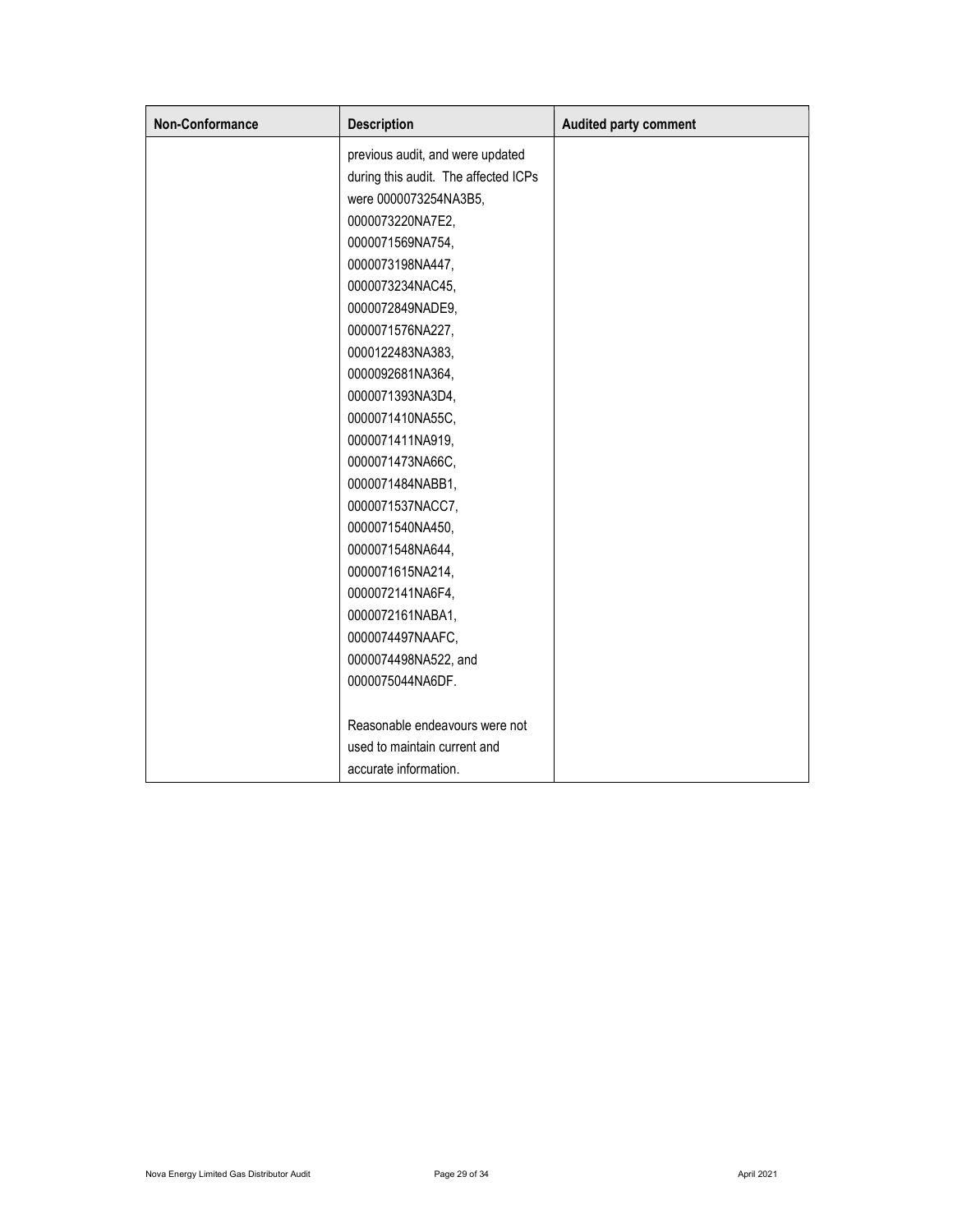# 5. Creation and decommissioning of a gas gate (Rule 45.1 and 45.2)

If a distributor intends to create or decommission a gas gate, the distributor must, at least 20 business days before the creation or decommissioning takes effect, give notice of that gas gate creation or decommissioning. The notice must contain the gas gate codes, the creation or decommissioning date, the parent gas gate if applicable and the ICP identifiers affected.

No gas gates were created or decommissioned during the audit period, and Nova are aware of the notification requirements.

# 6. Management of network price category codes (Rule 46)

Each distributor must determine, publish, and maintain a schedule of its network price categories and the respective network price category codes and, except where the distributor requires disclosure on application in accordance with rule 50, the charges associated with each of those codes.

Nova is a private pipeline owner and there is no requirement for pricing categories to be recorded for its ICPs. All ICPs have network price category DOA assigned.

# 7. Management of loss factor codes

### 7.1 Distributors to determine loss factor codes (Rule 47.1 and 47.2)

Each distributor must publish and maintain a schedule of all the loss factors (if any) which apply to gas gates on the distributor's distribution system; and maintain the respective codes for those loss factors.

All ICPs which are not decommissioned have loss factor code NA (not applicable) applied. The loss factor codes were examined on the Gas Registry. No loss factor codes have been changed, added, or removed since NA was last updated in 2013.

### 7.2 The addition or deletion of loss factor codes (Rule 48)

If a distributor intends to add or delete any loss factor codes, the distributor must give at least 20 business days' notice to the registry operator, the allocation agent, and all retailers that will be affected by the change.

Nova are aware of the notification requirements. The loss factor codes were examined on the Gas Registry. No loss factor codes have been changed, added, or removed since NA was last updated in 2013.

### 8. Disclosure on application (Rule 50)

Disclosure on application may only be used where the participant does not have a reasonably practicable alternative method of protecting its commercial interest in that information, and to the extent necessary to reasonably protect that interest.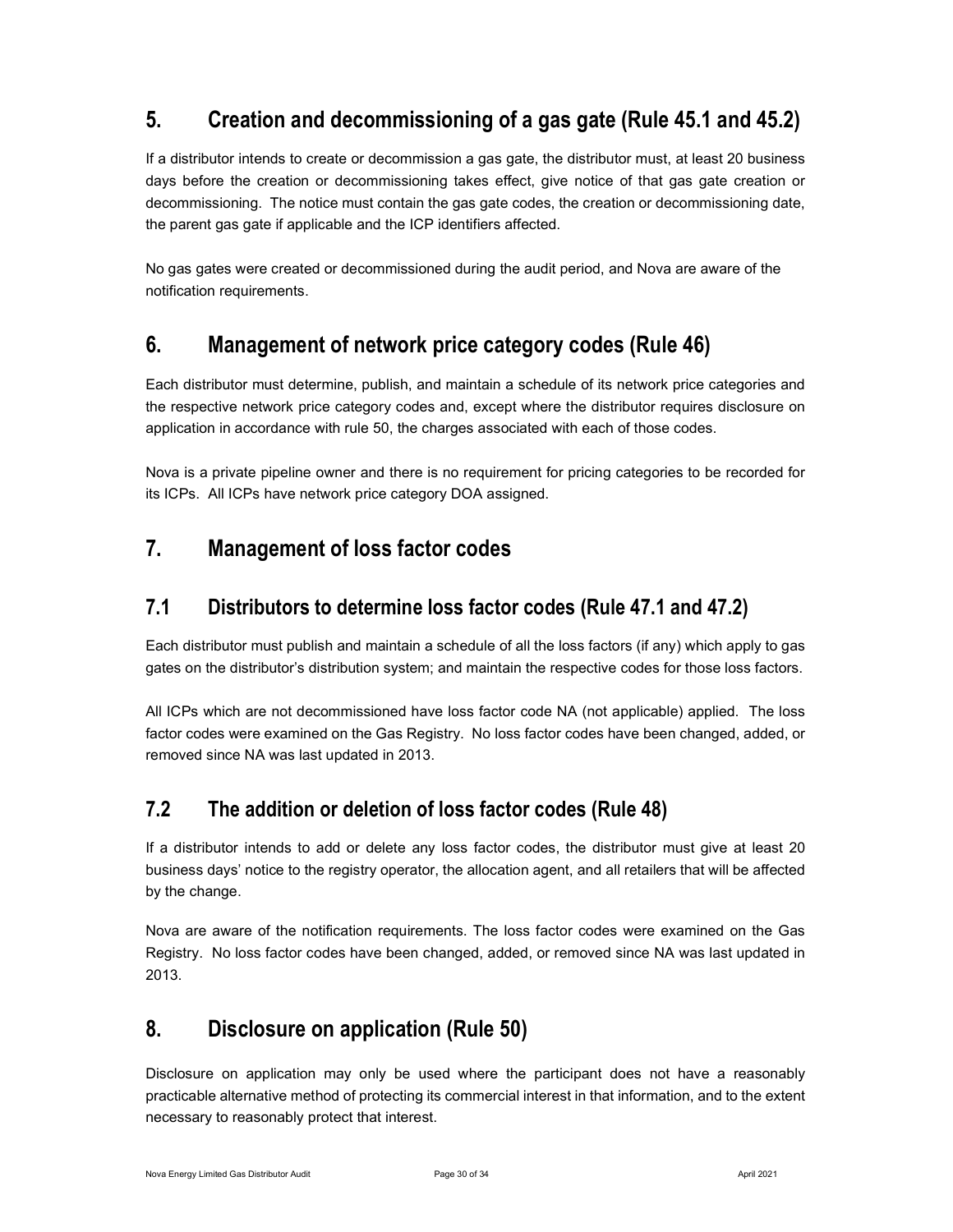Requests for disclosure on application must be responded to within one business day, to confirm whether the information will be provided. The information must be provided within a further business day.

Nova's policy is to provide information requested on application as soon as possible, and provided examples which confirmed that the timeframes for information disclosure were met.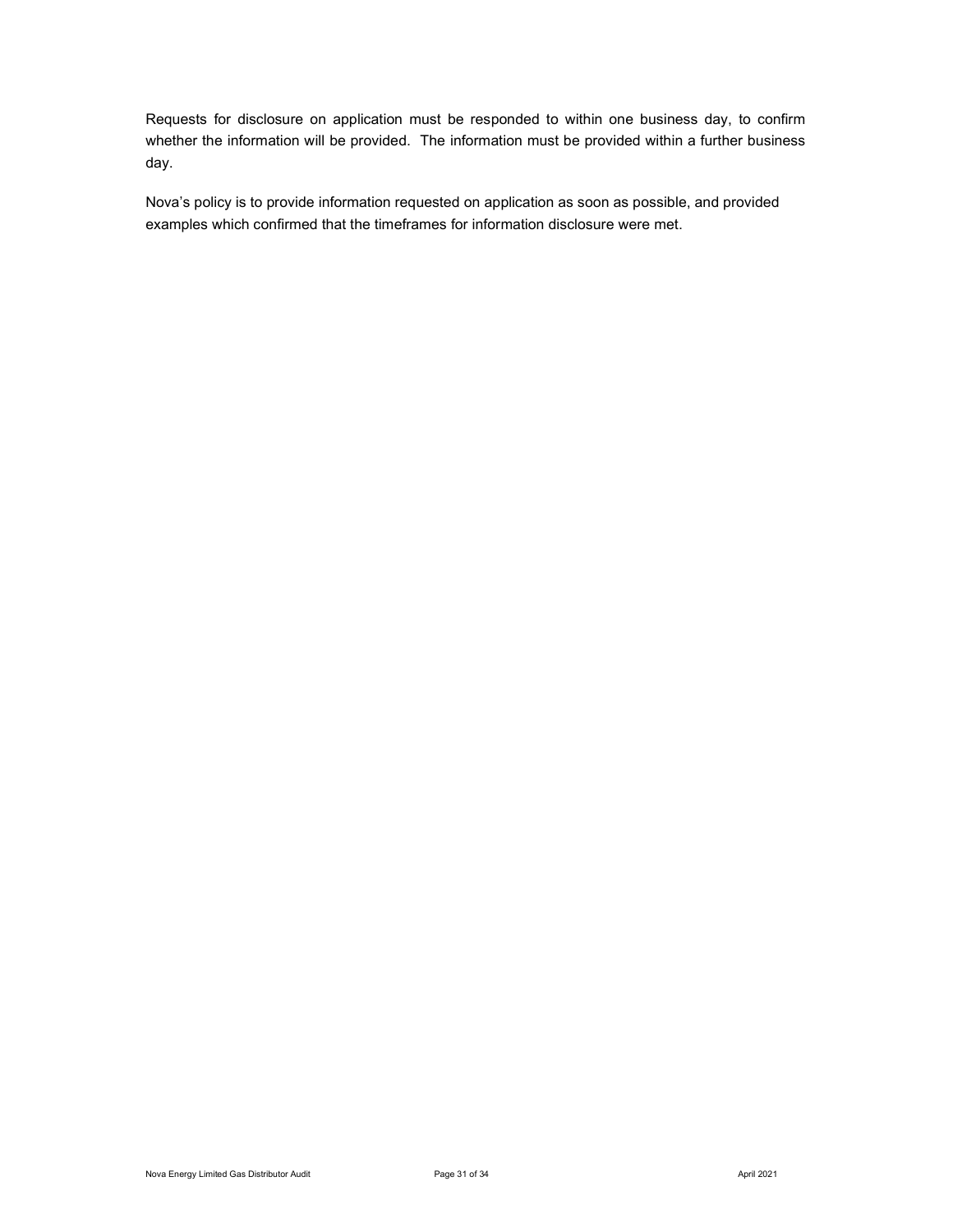### Recommendations

As a result of this performance audit, I recommend Nova:

- complete a major change audit prior to automation of the registry update process,
- check load shedding categories for reasonableness when changes are requested, and at least quarterly, and follow up any exceptions with Nova's retail team,
- expand the daily discrepancy report to include discrepancies between CMMS and the registry for all distributor-maintained fields (including pricing and addresses), once all these fields are live in CMMS,
- until the daily discrepancy report is expanded to include all fields and daily discrepancies are consistently resolved, the monthly distributor registry report should be compared to CMMS and any discrepancies should be resolved by 4pm on the 15th business day of the month, and
- once the registry update process is partially automated (i.e., updates are no longer individually processed through the web interface), review acknowledgement files to confirm that the updates have been processed successfully.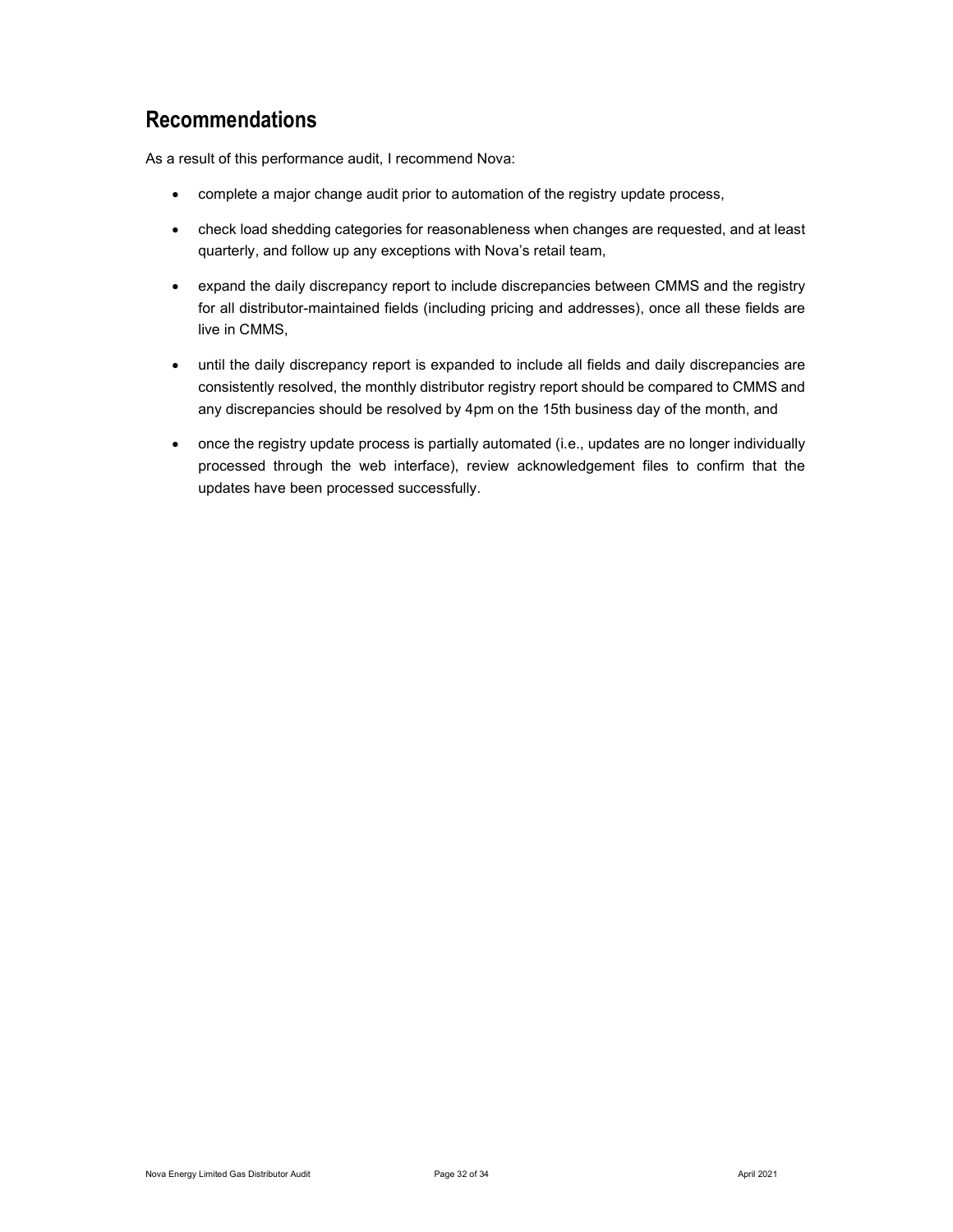# Appendix 1 – Control Rating Definitions

| <b>Control Rating</b>               | <b>Definition</b>                                                                                              |
|-------------------------------------|----------------------------------------------------------------------------------------------------------------|
| Control environment is not adequate | Operating controls designed to mitigate key risks are not applied, or are<br>ineffective, or do not exist.     |
|                                     | Controls designed to ensure compliance are not applied, or are<br>ineffective, or do not exist.                |
|                                     | Efficiency/effectiveness of many key processes requires improvement.                                           |
| Control environment is adequate     | Operating controls designed to mitigate key risks are not consistently<br>applied, or are not fully effective. |
|                                     | Controls designed to ensure compliance are not consistently applied, or<br>are not fully effective.            |
|                                     | Efficiency/effectiveness of some key processes requires improvement.                                           |
| Control environment is effective    | Isolated exceptions identified when testing the effectiveness of operating<br>controls to mitigate key risks.  |
|                                     | Isolated exceptions identified when testing the effectiveness of controls to<br>ensure compliance.             |
|                                     | Isolated exceptions where efficiency/effectiveness of key processes could<br>be enhanced.                      |